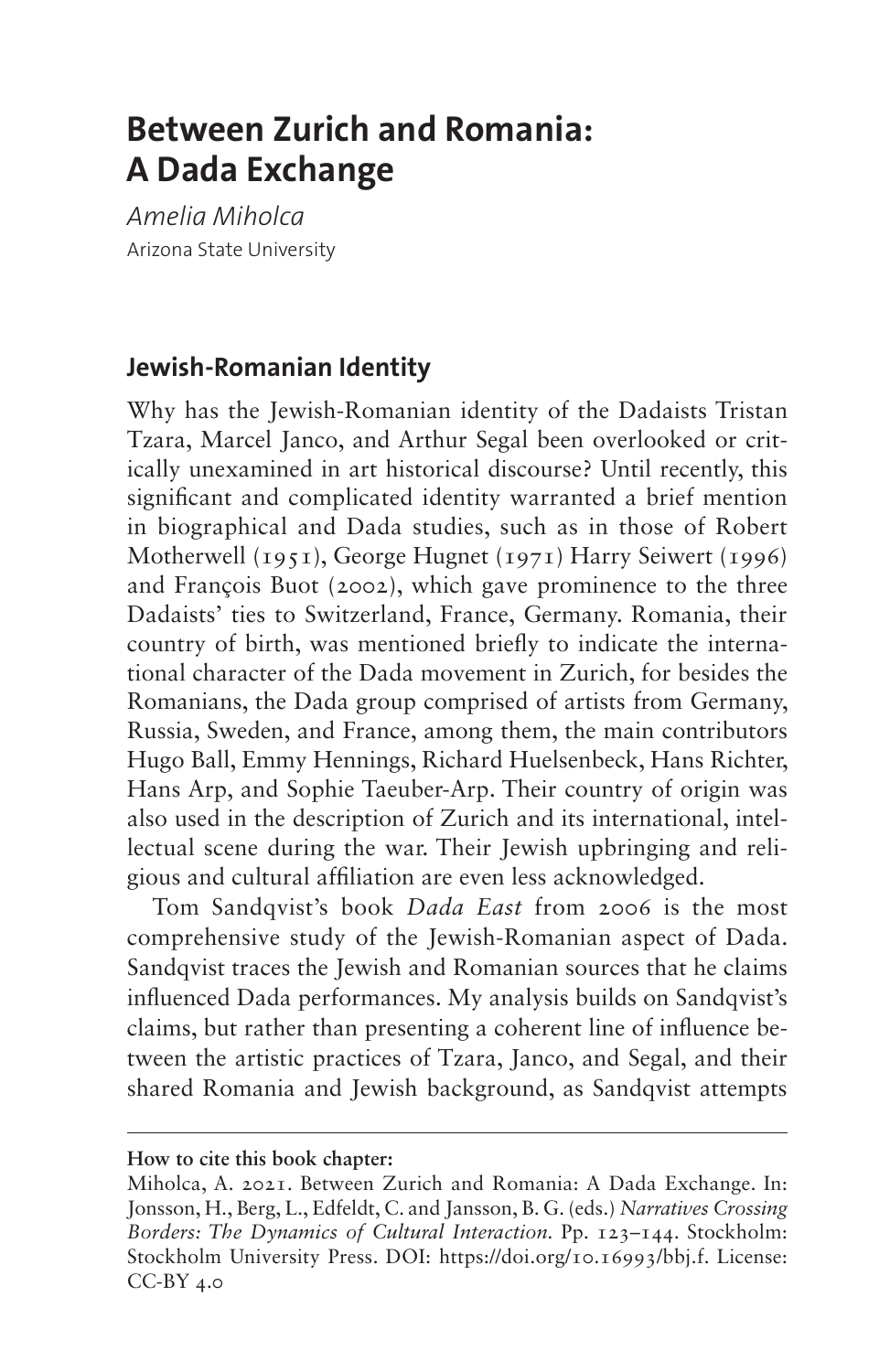to do, I would like to position the three elements of their Jewish-Romanian identity—Romanian folk culture, Hasidic ritual, and the Jewish Purim festival—within an ambivalent relationship that communicates Dada's paradoxical approach to primitivism, spirituality, and nationality. The three elements, moreover, exemplify the Dadaists' engagement in a cultural exchange between Zurich and Romania. The Dadaists transferred, across physical and political borders, the oral and visual traditions of Romanian and Jewish cultures to their Dada stage where they blended these traditions with the avant-gardist tactics of disrupting and subverting the status quo in Zurich. The city was a site of not only cultural exchange but of marked difference as the Dadaists, through their art and poetry, conjured their displacement from their country of origin and their alienation from their own multifaceted identities as Romanian Jews.

In his article "Dada and Mysticism: Influences and Affinities," Richard Sheppard (1978, p. 93) explains why the Dadaists were ambiguous about religion. He argues, "Dada sought to formulate its insights obliquely and in unfamiliar idioms precisely so that it might be harder for them to be assimilated and hence deprived of their subversive force." Applying Sheppard's understanding of Dada's affiliation with religion to Tzara's, Janco's, and Segal's intricate relationship with their Jewish-Romanian identity, we can understand their relationship as not one of assimilation wherein this dual identity is fused and assimilated in their Dada practice, but a relationship of distance and tension that retains its power to subvert nationality and the Christian, industrial, and bourgeois culture of Western Europe. In the words of Marcel Janco (1971, p. 36), the Dadaists "lost confidence" in Western culture—"everything had to be demolished." In their performances and visual works, Tzara, Janco, and Segal evoked the spiritual and mysterious Other while using folk and Jewish elements not in a personal manner, but from a distance. For them, the Other was simultaneously familiar and foreign.

Tzara's inner conflict with his identity, as a Romanian expatriate and a Jewish intellectual in Zurich and then Paris, is evident in his 1931 poem "The Approximate Man" (L'homme approximatif) in which he expresses a sense of alienation and a search for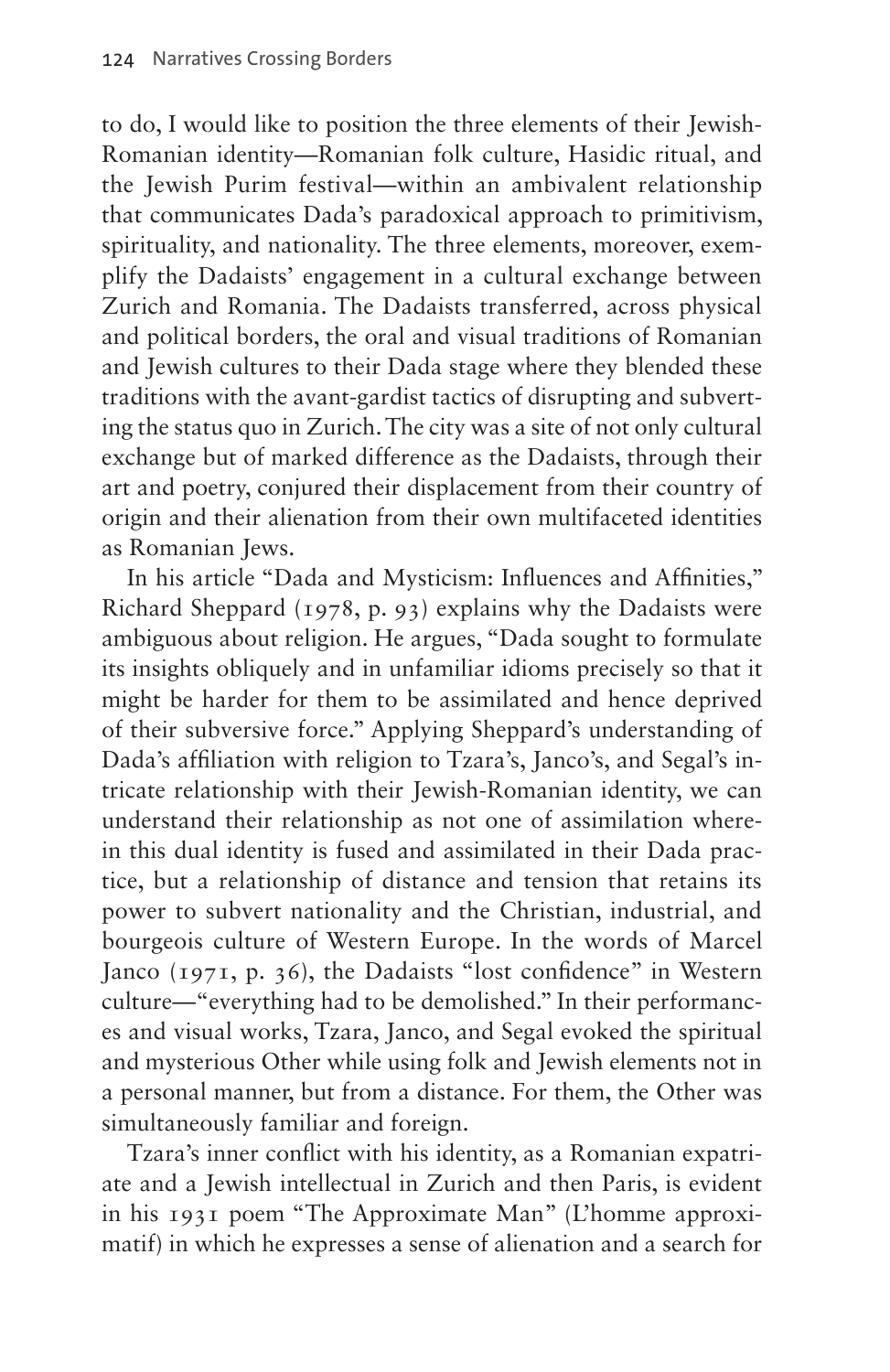his identity, in lines such as: "I speak of the one who speaks who speaks I am alone/I am only a little sound I have several sounds in me" (2005, p. 27). Perhaps in the latter line he is referencing his Dada performances of simultaneous poetry and manifestos from his Zurich days. Who is Tristan Tzara? He is an "approximate man…complete in the only element of choice your name" (p. 29). Although Tzara assigns this designation of "approximate man" to people in general, who are "like me like you reader and like the others "(p. 29), who grapple with the mystery of the self and of life and death, it is undeniable that he is describing his own labyrinthine search to understand himself and to take control of his identity, like in his decision to change his name from Samuel Rosenstock to Tristan Tzara. But Tzara is not interested in one fixed identity. According to the poem, one true self does not exist: "facing others you are another than yourself/at each turn of the road you change into another" (p. 34). What one presents to others is not the same as what one is in private; similarly, Samuel Rosenstock, before Dada, is not the same as Tristan Tzara of Dada, and Tristan Tzara of post-Dada is not the same as the first two. Anxiety and melancholy plagues the approximate man, for he lives alongside "many parallel paths/those we could have taken/ and not have come into the world/or have already left it long ago so long ago" (p. 27), with death always around the corner. In the poem, Tzara does not refer explicitly his Jewish identity but remains under the surface, joining his other selves to form an approximate man in his endless journey. The poem's evocation of pilgrimage and exile can be traced to the Jewish predicament of exile and wandering, as in the Jewish immigration from Eastern Europe to the United States and Western Europe in the nineteenth and twentieth-century.

# **The Dadaists of Zurich**

Tristan Tzara was born in 1896, in Moinesti, Romania. His extensive promotion of Dada Zurich led to its heightened reputation in Europe and the United States. Marcel Janco, originally named Marcel Iancu, was born in 1895 in Bucharest, Romania. Janco worked closely with Tzara to develop Dada's visual style. Arthur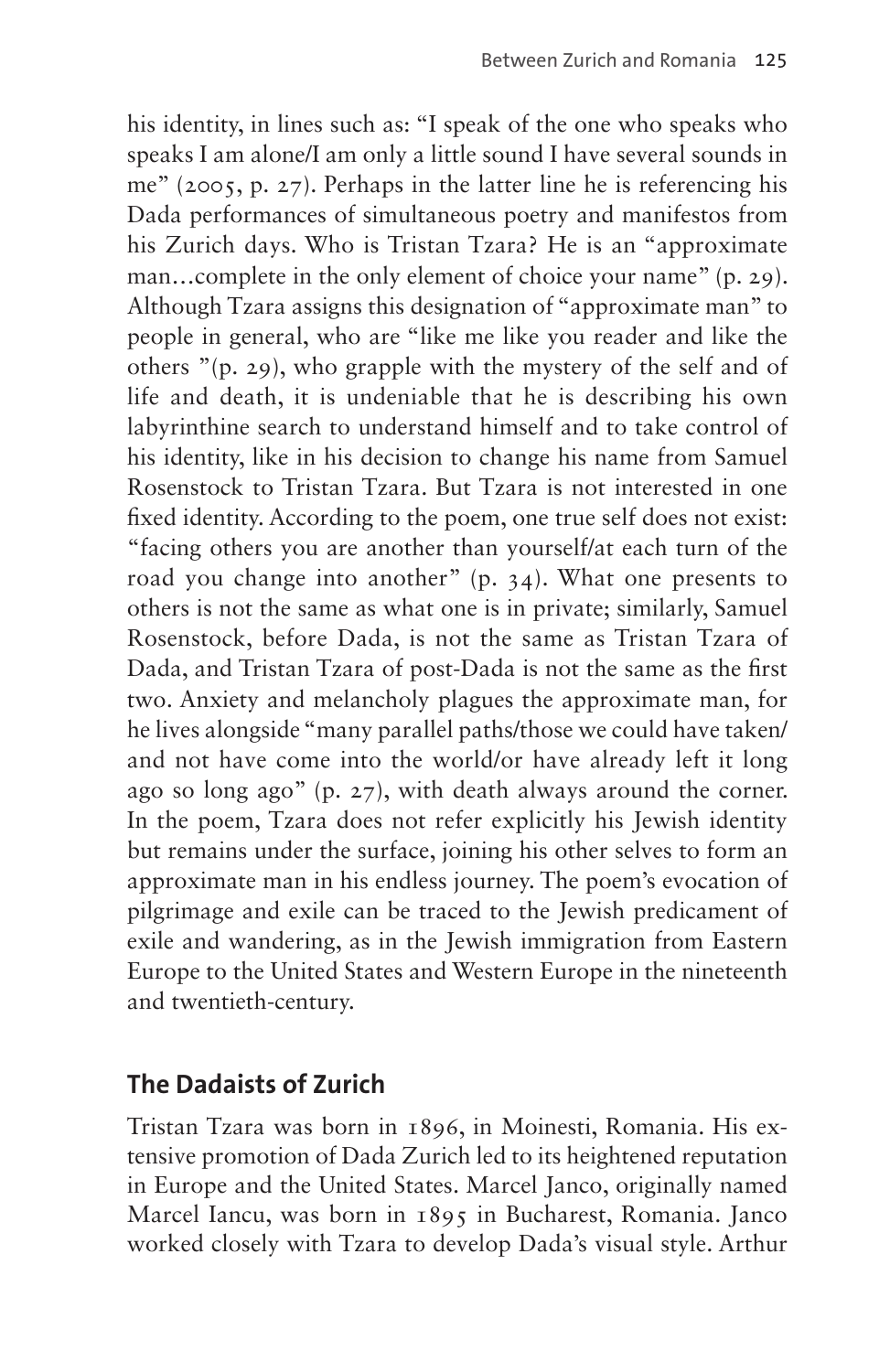Segal, named Aron Sigalu, was the oldest of the three. Segal was born in 1875 in Iași, Romania. He exhibited his prints and paintings at Cabaret Voltaire and Galerie Dada, though his role in Dada was less significant than those of Janco and Tzara.

The Dadaists of Zurich are most famously known for Cabaret Voltaire, located at the Meierei restaurant where the group staged performances and art exhibitions. Hugo Ball and Emmy Hennings initiated Cabaret Voltaire on February 5, 1916. The first week of Cabaret Voltaire had a full schedule of absurd performances. Tzara picked random poems from his coat pockets and gave them to the audience. Four men walked on stilts in grotesque masks created by Marcel Janco, while they made bewildering hissing sounds (Sandqvist, 2006, pp. 31–32). It is believed that Marcel's two brothers Georges and Jules also participated. From the very beginning of Cabaret Voltaire, there was tension between the performers and the audience. This was one of the goals of the Dadaists—to set the onlookers on edge with unexpected, insurgent acts that veered on the irrational.

In his 1916 "Monsieur Antipyrine's Manifesto," Tzara (2011, p. 1) proclaims: Dada is "for and against unity and definitely against the future" and "we spit on humanity." Tzara's manifesto testifies to Dada's inclination towards paradox, humor, and disruption. The act of spitting on humanity conveys the desire to dismantle Western humanistic thought that dates back to the Renaissance and the Enlightenment. The Dadaists' unified revolt against the dominant social values, among them morality and beauty, echoes Filippo Tommaso Marinetti's 1909 "Manifesto of Futurism." However, Tzara and the Dadaists did not share Marinetti's confidence in the triumph of war and the progressive future. According to Tzara's "Dada Manifesto of 1918" (2011, p. 13), Dada aims "to respect all individualities in their folly of the moment."

Moreover, the Dadaists were enthralled with the past, in the form of Egyptian and Byzantine art, and "primitive" African art. Tzara and Richard Huelsenbeck were particularly inspired by African poetry. They adapted the poetry into "Negro songs" for their Cabaret Voltaire performances. The art of the past goes hand in hand with Romanian folk culture and Jewish traditions. Although the two traditions are based on different religions, they both evoke a type of mysticism distinct from modern life, with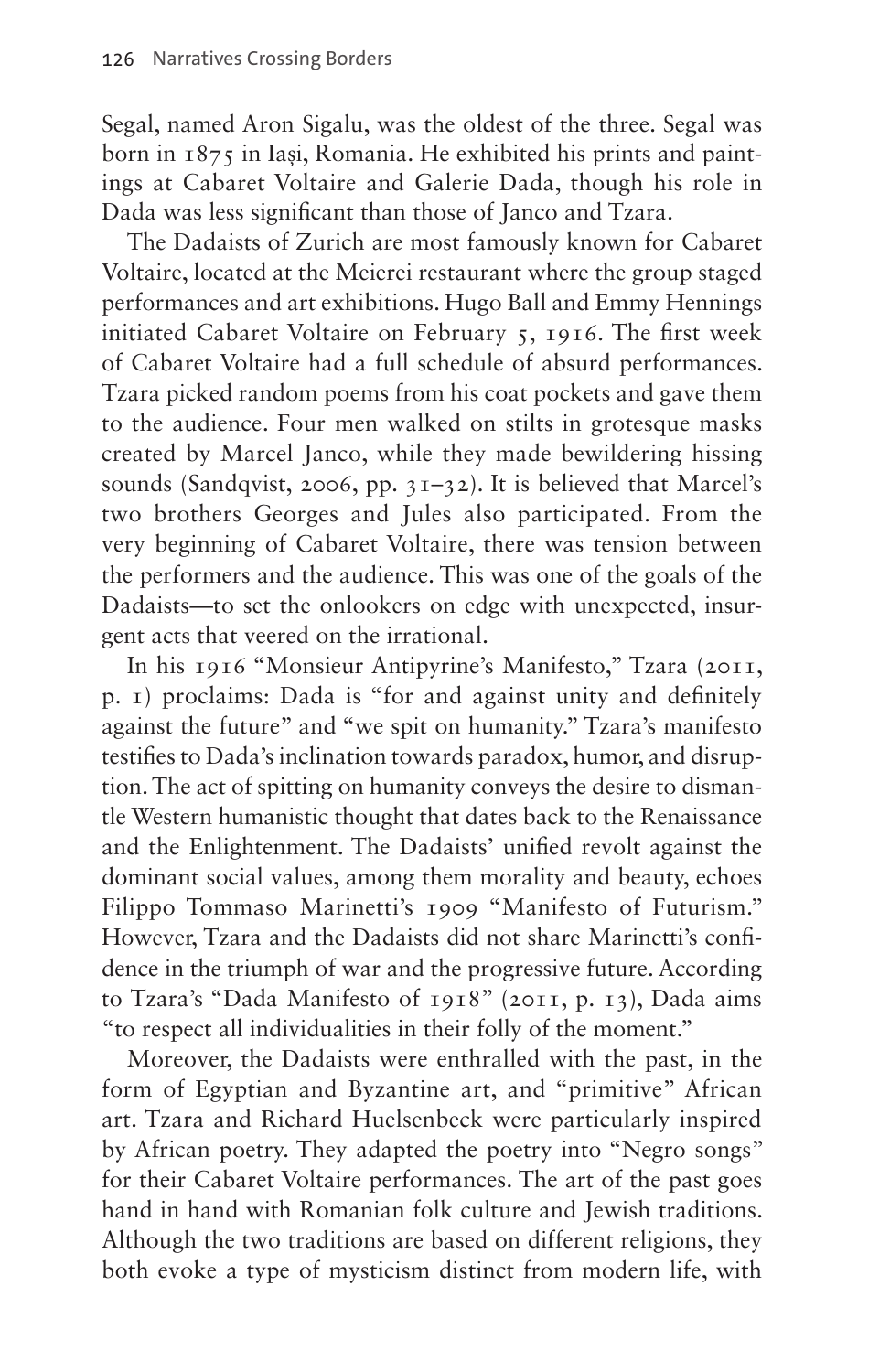rituals that connect the present with ancient spiritual forces. In a 1984 French interview with Francis Naumann (2005, p. 172), Janco states that the main purpose of Dada Zurich was "to destroy the past and invent a new artistic language," and in doing so, "maybe liberation among men could exist." I would argue that Dada did not necessarily destroy the past; rather, the movement reinvigorated cultures, which Dadaists altered in their artistic experiments, with enduring traditions that did not prescribe to Western beliefs and values.

The Dadaists blamed Western nationalism for the catastrophic World War I. With a diverse group of artists whose home countries were battling each other, their Dada collaboration hoped to promote "friendship among people and countries" (Naumann, 2005, p. 165). The concept of international collaboration, to which Tzara, out of all the Dadaists, subscribed the most, was conceived in Tzara's 1920 *Dadaglobe*—an anthology with images and text by fifty contributors, such as Man Ray, Hannah Hoch, and John Heartfield, across Europe and the United States that meant to showcase the extent of Dada's reach, but was never published due to financial constraints (Sudhalter, 2016, pp. 41–50).

#### **Homelessness and Trauma in Dada Poetry and Performances**

Tzara's poem "The Admiral Searches for a House to Rent" (L'amiral cherche une maison à louer) exemplifies a Dadaist concern with dislocation and displacement. Tzara, Janco, and Huelsenbeck performed "The Admiral Searches for a House to Rent," which they termed a "simultaneous poem," on March 30, 1916 to a baffled audience. In the words of Hugo Ball (1996, p. 57), this type of poem "is a contra puntal recitative in which three or more voices speak, sing, whistle, etc., at the same time in such a way that the elegiac, humorous, or bizarre content of the piece is brought out by these combinations." Tzara, Janco, and Huelsenbeck manifest the state of uncertainty and anxiety of the homelessness admiral with brusque words such as "schnell" (quickly), "le train" (the train), and "dwelling" spoken in multiple languages over each other (*Cabaret Voltaire*, 1916, p. 7).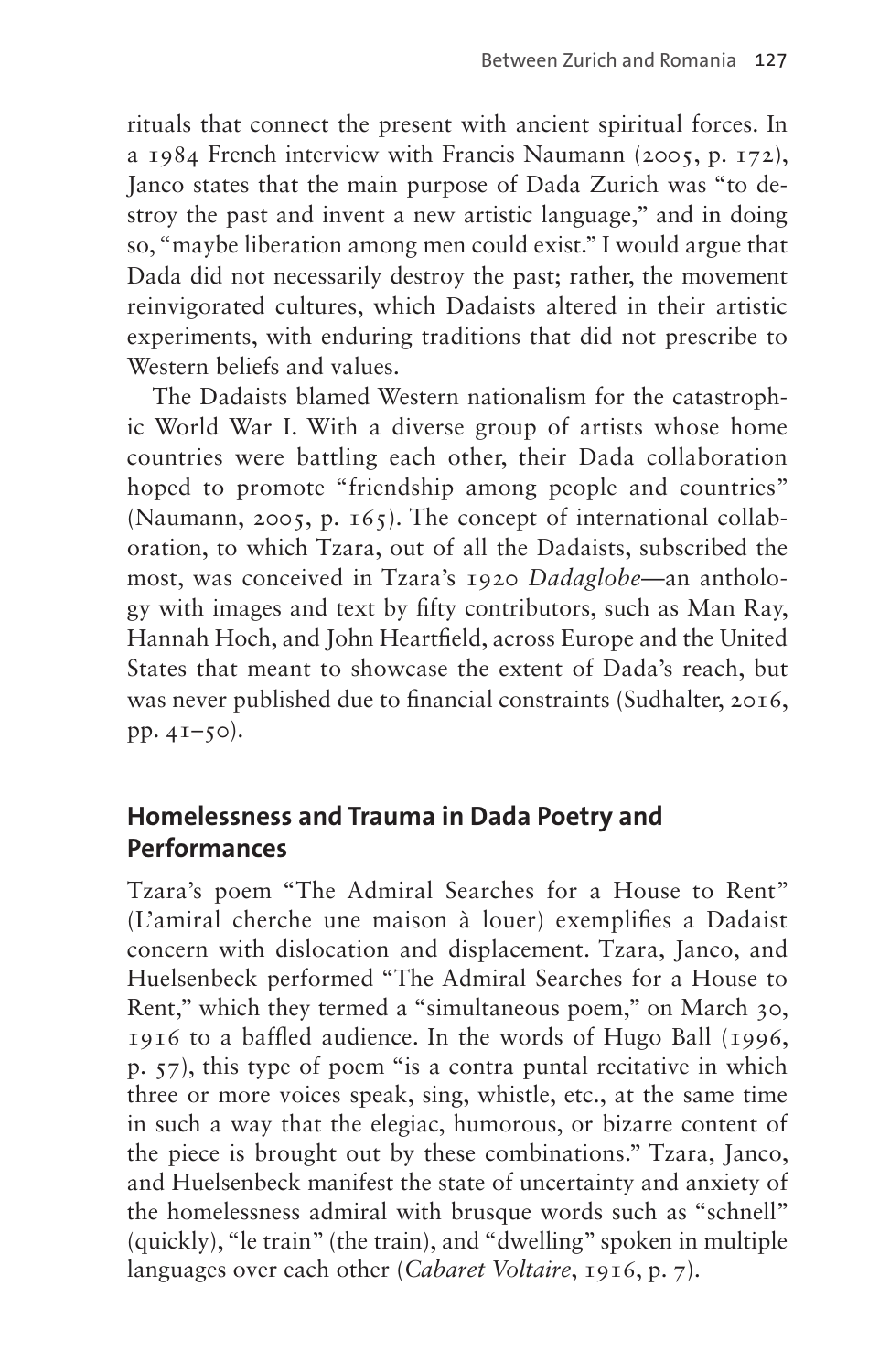The disorientation of the words, switching from German, to French, to English, back to French and so on, is poignant. In its chaos, the story of the admiral's search is disjointed but not entirely obscured as the poem explains the reason for the admiral's predicament: the apartment that he was renting was sold and, unlike in Bucharest where "one will depend on my friends," he has nowhere to go and no one to help him. The poem ends on the line, sung by all three Dadaists, "the admiral found nothing." Rather than a linear, comprehensible recitation, the simultaneous poem relies on the repetition of sounds to create what T.J. Demos (2003, p. 13) calls a "fractured phonetic experience." This phonetic experience, however, is lost in the printed version of the poem that appeared in the Dadaists' *Cabaret Voltaire* magazine after the March 30 performance, despite the inclusion of the onomatopoeias "ooooo" and "rrrrrrrr." The poem's performance highlights the cacophonous sounds that break into disorder, which disassemble any attempt on the audience's part to piece together the national identity of the admiral and his story because the Dadaists speak, yell, and sing too qickly for the audience to comprehend what is happening, not to mention the clattering sounds of their instruments that accompany the performance.

Homelessness and trauma intertwine in Dada. After Cabaret Voltaire's closure, the Dadaists organized several big soirées in Zurich, with larger audiences of up to 300 people for each event. During the July 14 soirée, Tzara read his first Dada manifesto "Monsieur Antipyrine's Manifesto." But the main act, one that would resonate throughout the art world years later, was Ball's bishop episode, in which he read the poems "Karawane" and "Gadji beri bimba." Demos (2003, p. 8) interprets Ball's poems as an expression of Ball's trauma incurred when he visited the war front in 1914. The repetition of words parallels the repetition of the traumatic event in the victim's memory. The poem escapes coherent meaning as the nonsensical words dissolve into sound, in a way that the traumatic event hides in the dark recess of one's memory, leaving behind only its affect.

Jill Bennett's theory (2005, pp. 34–37) of affect defines the traumatic memory in artmaking as "embodied sensation . . . not anchored by character or narrative." This embodied sensation is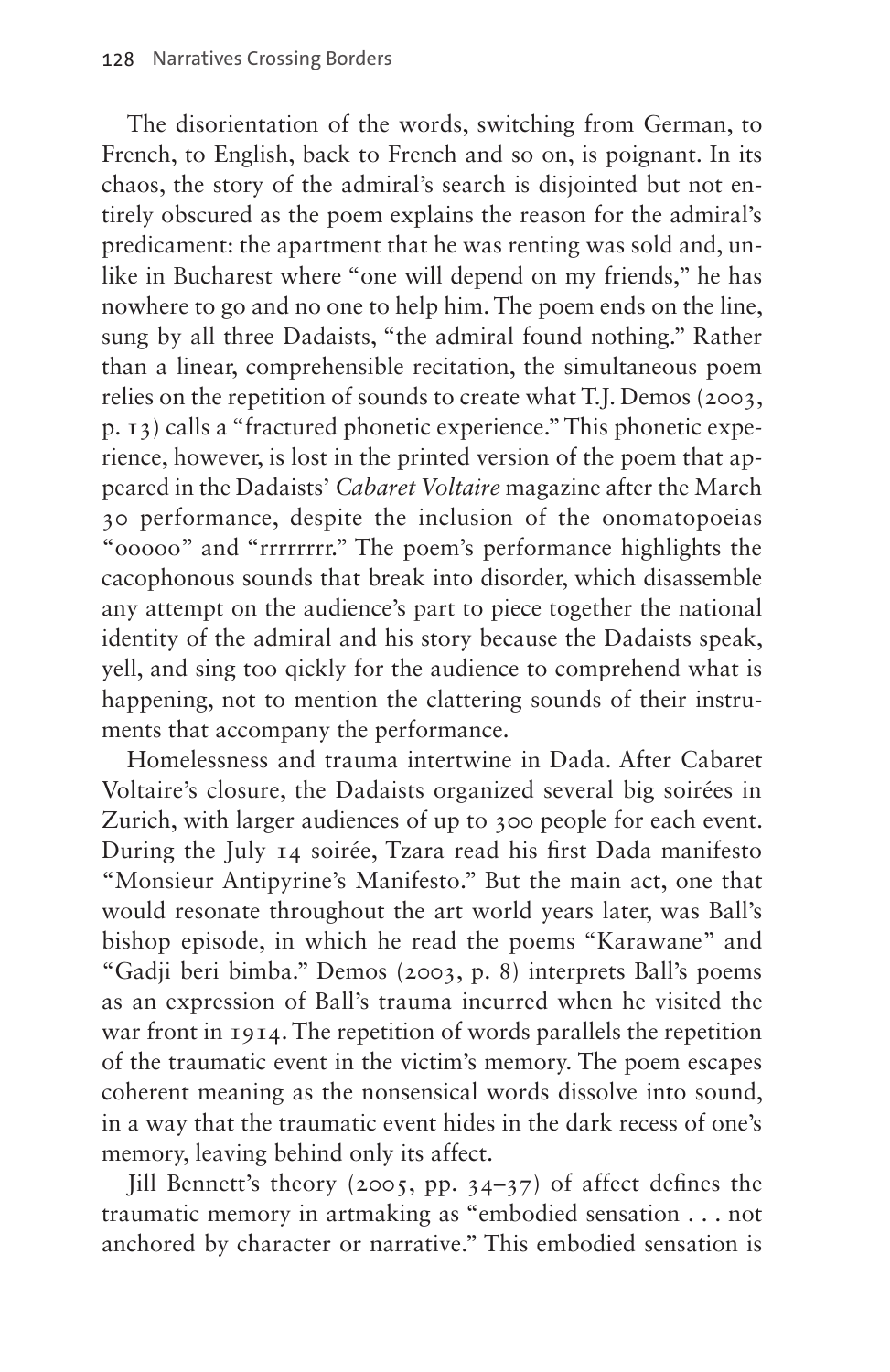outside the realm of speech and even emotion and is connected to both the body of the viewer, who physically feels the traumatic wound represented in the artwork, and the body of the artist, who physically engages with the artwork's medium. Ball, inhabiting a white cylinder contraption resembling a straitjacket, i.e. the bishop costume created by Janco, encapsulates the embodied sensation of trauma through the inter-dependent relationship between sound and body. Without the costume and its materiality, his recitation would not be nearly as affective in transporting the listener from the realm of the stage into the realm of the unknown, where intelligible words are unnecessary, or downright detrimental, to experiencing the lingering affect of trauma.

Neither Tzara, Janco, or Huelsenbeck wore costumes in their performance of "The Admiral Searches for a House to Rent" but the materiality of the poem, its unsettling sensation, is conveyed through the transference of disjointed sound from one speaker to another. The poem gains its materiality not on the written page, but in the overlap of words and in the varying voice frequencies. Homelessness and trauma are, therefore, joined in a performative poem, which non-linearly communicates the jarring repetition of trauma and the dislocation of identity caused by trauma, in a format that reverberates in the ears and minds of the viewers long after the performance has ended.

#### **Romania, Switzerland, and Anti-Semitism**

The sense of homelessness speaks to Tzara's, Janco's, and Segal's hesitant acceptance of their Jewish identity. Janco, Tzara, and Segal came from Jewish families in Romania, but their embrace of their Jewish identity varied between the three. Janco emigrated from Romania to Israel in 1941. He was instrumental in advancing a distinct, modern Israeli art at his Ein Hod artist colony in Israel. Tzara's family was not very religious but the town of Moinesti where they lived had a large population of Hasidic Jews. According to Marius Hentea's Tzara biography (2014, p. 7), he maintained a "mysterious aura about his origins." His non-committal position regarding his Jewish identity and Jewish faith is comparable to Arthur Segal's weariness of attending the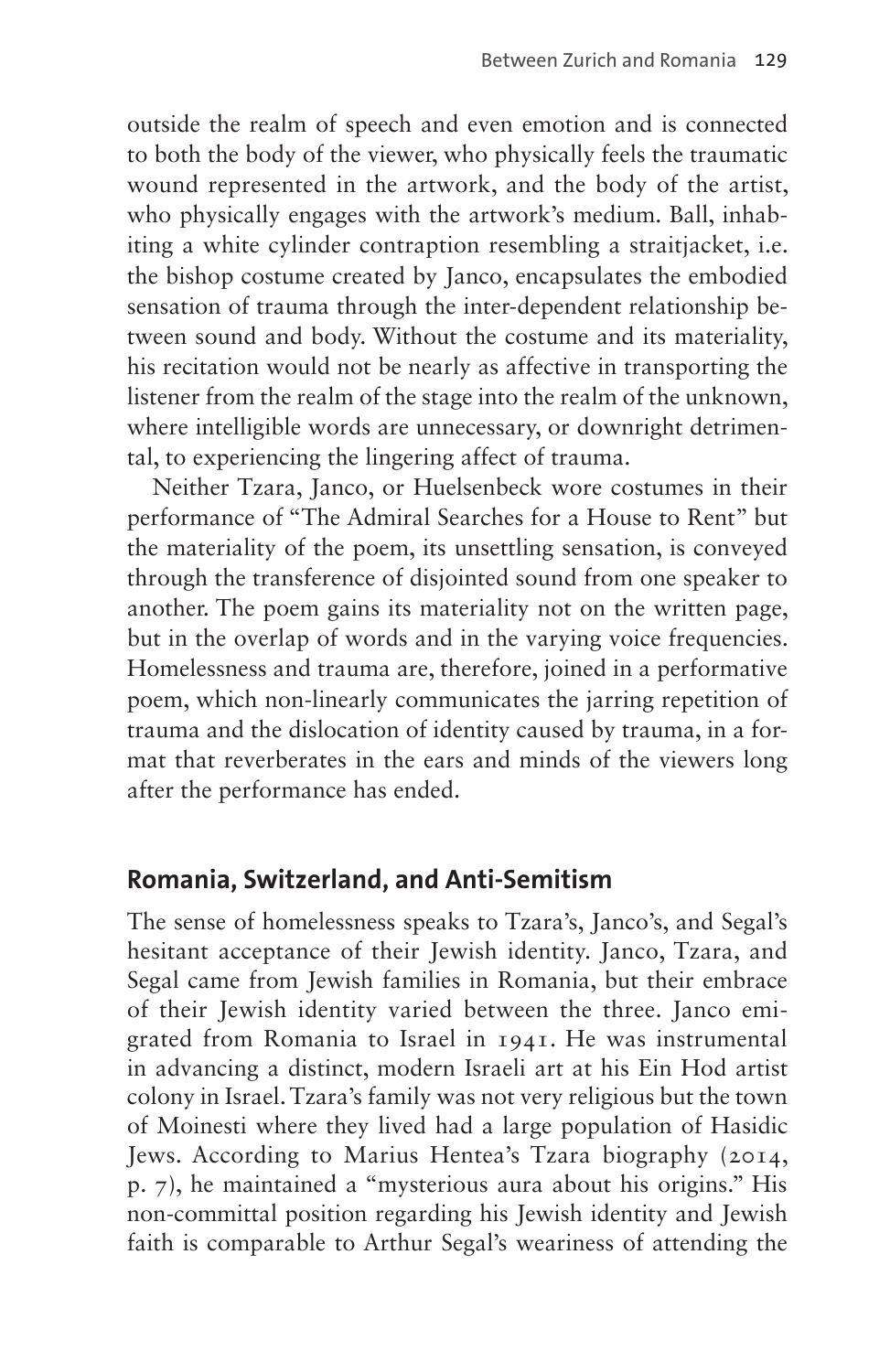synagogue and of speaking Hebrew and Yiddish in the town of Botosani where he grew up (Sandqvist, 2006, p. 292). Although Romania did not grant its Jewish population full citizenship until 1923, it still required military conscription of Jewish men. The Dadaists, thus, fled from Romania's military conscription before Romania entered the war in 1916. And they relocated to a more modernized country with new names that assigned them Western identities in keeping with the French and German colleagues of Cabaret Voltaire.

Anti-Semitism in Romania at the start of the new century manifested itself acutely in the Peasant Revolt of 1907, which was partly directed towards Jewish farmers and business owners whom the peasants blamed for their poor conditions. The Nationalist-Democratic Party, established by A.C. Cuza and N. Iorga, and its inquest into the "Jewish problem" fueled the peasants' animosity towards the Jews. The party's program of 1910 demanded the "elimination of the Jews" in all spheres "over which we (non-Jewish Romanians) alone have ethnic and historical rights of possession" (Iancu, 1996, pp. 147–163). But anti-Semitism in Romania did not gain extensive ground until the rise of the Iron Guard in the late 1920s. Burdened by discrimination and economic immobility, many Jews emigrated to places like New York in the first decade of the twentieth century. The wealthier Jews who stayed in Romania sought assimilation or participation into the Social Democratic Party that was initiated in 1910.

Tzara, Janco, and Segal, in keeping with the Dada's politically uncommitted agenda, did not address anti-Semitism in their work during their time in Zurich; however, the three artists' left leaning political beliefs, manifested in their political and artistic associations before and post-Dada, were related to the vocal criticism of Romania's alarming anti-Semitism among all classes of society. Many Jewish artists—the initiators of modernism in Romania—either supported the socialist ideology or were part of the Communist Party, which diverged from the Social Democratic Party in 1921 (Enache and Iancu, 2010, pp. 25–28). For instance, artist Iosif Iser and Arthur Segal developed German Expressionism in Romania in the years prior to World War I and concurrently published in leftist magazines: Isner with *Facla* (The Torch) in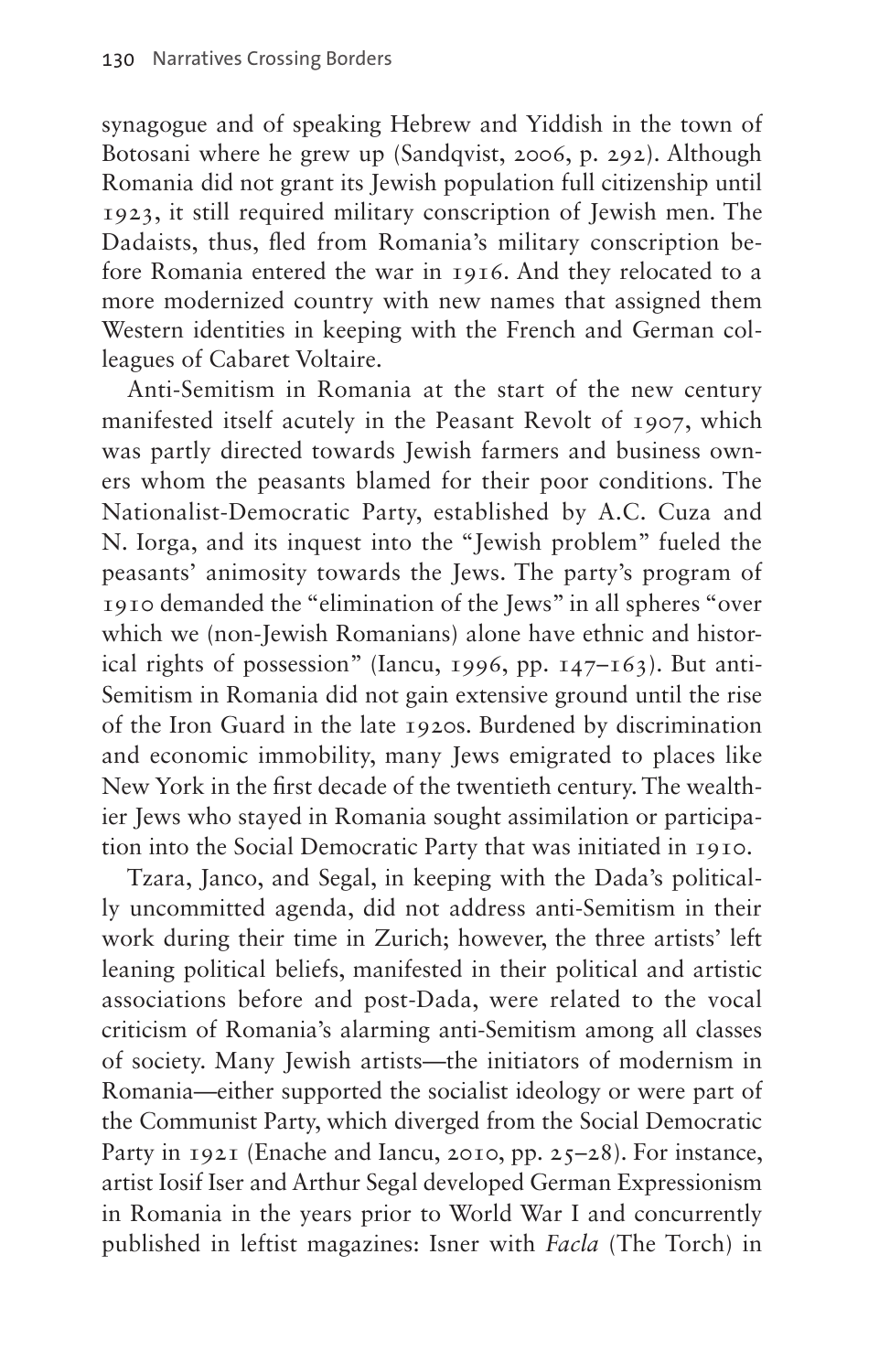Bucharest and Segal with *Die Aktion* (The Action) in Berlin (Sandqvist, 2006, p. 184). In 1922, Marcel Janco and Ion Vinea, with whom Janco and Tzara collaborated on their *Simbolul* (The Symbol) magazine pre-Dada, founded the leading Romanian avant-garde magazine *Contimporanul* (The Contemporary). During the magazine's run, between 1922 and 1932, articles and illustrations, including one illustration of police beating the oppressed, voiced the artists' outrage and condemnation of the Romanian government's treatment of Jews (Mansbach, 1998, p. 552).

In No. 30 of *Contimporanul*, Ion Vinea (1923) penned the article "Culture and Anti-Semitism," in which he deplored the government's closure of universities as "a high morality lesson for minorities" and the "de-intellectualization" of students, particularly Jewish students, as a "defeat of culture," meaning a deterioration of Romania's higher education system that contributes to the creation of Romanian culture. This hostile, anti-Semitic environment in Romania differed from the intellectually thriving community in Zurich where Janco had easy access to a university education, during the 1870–1914 period when Jewish students were permitted to attend universities in Zurich, Berne, and Geneva (Mahrer, 2013, p. 15). Steven Mansbach (1998, p. 536) argues that, in response to how Romanians viewed Jews as noncitizens, Romania's Jewish artists "advocated a culture whose very experimental and cosmopolitan cast would affirm their outsider status." The "experimental and cosmopolitan" avant-garde owned a great deal to Dada Zurich. By working on the Dada magazines, Janco learned how to manage a critical review and how to capitalize on his Jewish/foreigner status to critique the dominant political system and its social structure from the outside. With their anti-establishment cry, the Dadaists fought against modernity in the same manner that Romanian Jewish artists then fought against a changing country that, with its burgeoning nationalism, strove to align itself with Western modernity while hanging tightly to an unwavering Romanian identity.

Even in Zurich, though, Tzara, Janco, and Segal still retained their outsider status; Zurich was not the intellectual and refugee safe haven that its image deceptively evoked. By 1917, the majority of Jewish people in Switzerland lived in Zurich. Stefanie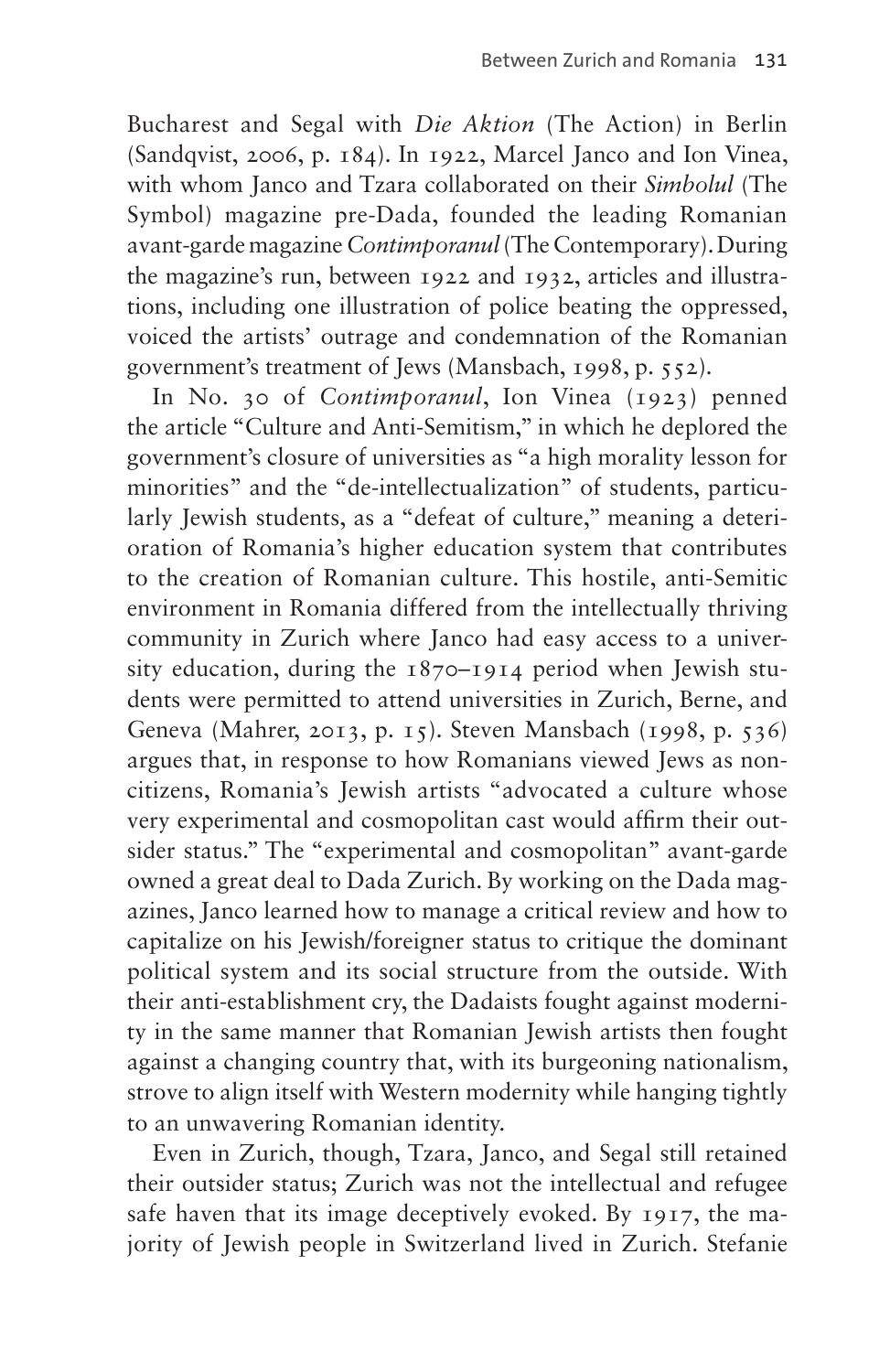Mahrer (2013, pp. 13–19), in her study "Les Russes: The Image of East European Jews in La Chaux-de-Fonds and Zurich," depicts an indubitable cultural and economic division between the Jewish communities who settled in Zurich in the nineteenth century and new Jewish arrivals. The 7,997 East European Jewish immigrants in Zurich were of low economic status and more religious compared to the bourgeois Swiss Jews. The third Jewish group, Jewish students such as Tzara and Janco, tended to be anti-bourgeois regardless of Jewish background but unlike the Jewish immigrants, their residency in Zurich only extended till the end of their university years. The Swiss Jews, already established in Switzerland since their emancipation in 1862, looked down on immigrant Jews and their poor status, and on the nonconformist students. Meanwhile, Swiss society, as a whole, exhibited anti-Semitism in response to incoming Jewish immigrants whom they thought "unfit to assimilate."

Because the Dadaists did not belong to the poor Jewish refugees, nor to the Swiss Jewish bourgeoisie, they would have had a difficult time assimilating and remaining in the country after the end of Dada, had they so wished to do. In his memoir, Huelsenbeck (1969, p. 12) declares: "I was a foreigner, and I wanted to remain one." Tzara, Janco, and Segal undoubtedly shared Huelsenbeck's resolution to maintain their foreignness. The Dadaists had no intention of making Zurich their permanent home or of turning themselves into Swiss citizens. For three years, the city was a launching base from where Dada was dispersed to other geographical points across the globe. Timothy O. Benson (2014, p. 20), writing on "Dada Geographies," designates "Dada's relation to other locations that might themselves be construed as Dada" as a "social geography" through friendships with other artists, such as Tzara's collaboration with Barcelona and Parisbased Francis Picabia, or the Dadaist's relocation from Zurich to Berlin, as in the case of Richard Huelsenbeck.

However, in the midst of war, Zurich had the most suitable conditions for Dada to materialize. Its society was predominantly conservative but with a foreign, youthful segment. This dichotomy gave the Dadaists something to rebel against while finding an enthusiastic audience for their insurgent overtures. The Swiss police did not shut down Cabaret Voltaire; yet, the Dadaists were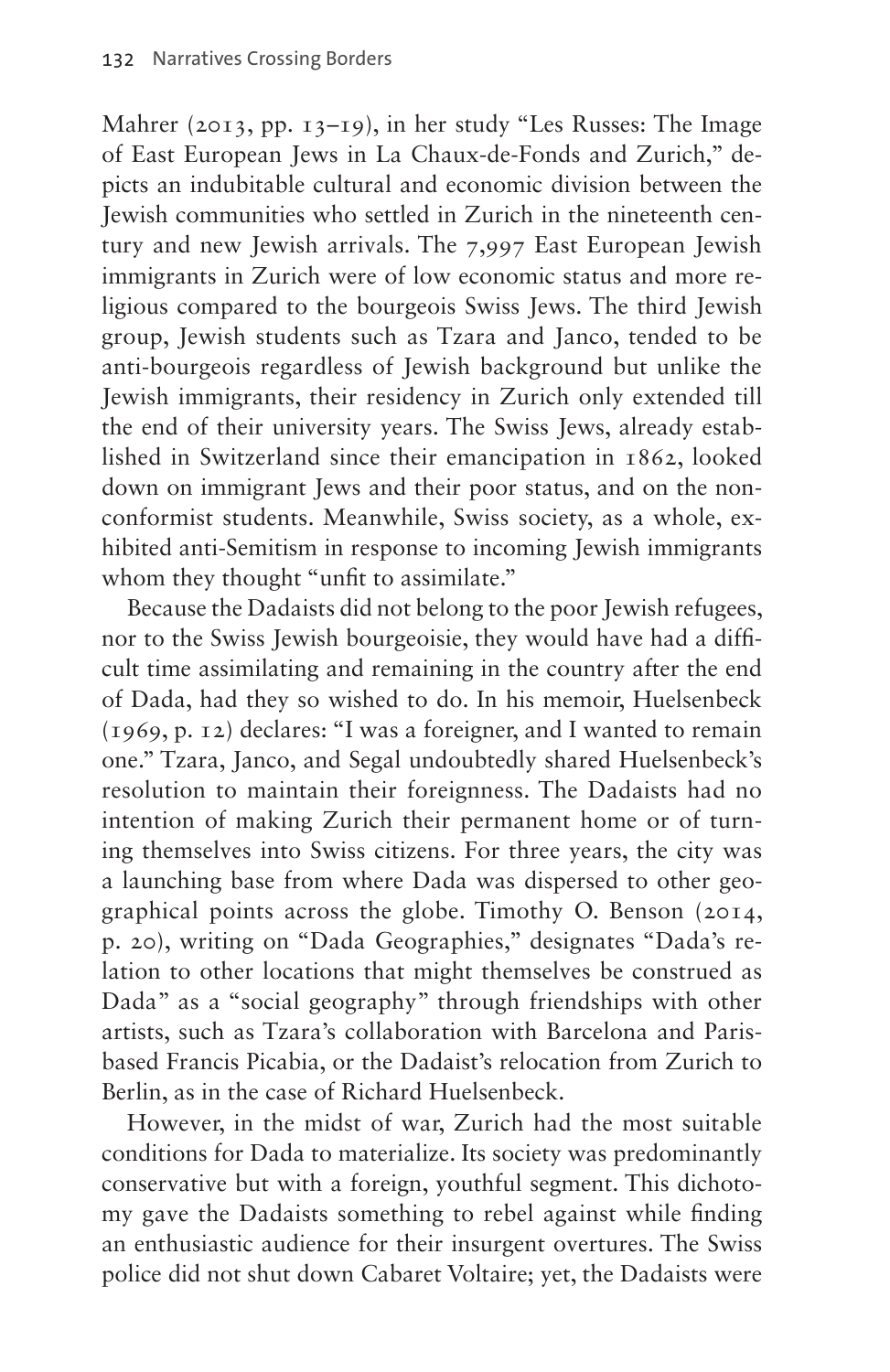unable to keep it open late into the night because the Swiss law at the time prohibited public establishments from staying open past ten in the evening (Naumann, 2005, p. 171). The Swiss law's restriction, in a city where citizens were not entirely welcoming of strangers, contributed to the Dadaists' urgent need to create an alternative way of life that would accept those misunderstood and ostracized.

# **Modern Jewish Theater and Purim**

In addition to simultaneous poems, Tzara translated poems from Africa and Oceania. Writing about Tzara's translations of poèmes nègres, Cosana Eram (2015, pp. 2–3) contends that Tzara experienced a "double process" of becoming a Western European while extending his identity to distant places where he never traveled or lived. Tzara's involvement with African and Oceanic poetry and art is beyond the scope of my analysis; but his French translations of poèmes nègres, from their already translated German format, testify to his ability to mold distinct cultural and artistic elements into a Dada product. His translations, which are translations of translations, are far from accurate to the originals. Instead, they accentuate the performative quality of the poems.

Eram (2015, p. 3, p. 12) equates his translations with Torah incantations and Romanian oral blasphemies. Sandqvist (2006, p. 316) also posits that Tzara's simultaneous poems, such as the "L'amiral cherche une maison a louer," with the "emphasis on the oral sound values of the words" and "use of endless repetitions," originate from the Jewish song tradition in Romania. These repetitive songs of Hasidic rituals, along with dances performed by the Jewish community, mocked the righteous with comedic and absurd text, and evoked the ecstatic devotion to God and its divine presence. The comedic undercurrent is likewise present in the Jewish theater of the absurd of the  $19<sup>th</sup>$  century. Avrom Goldfaden founded the modern Yiddish Theater in the city of Iasi, Romania in 1876. Goldfaden could be considered a predecessor to Tzara and the Dadaists. He wrote books of Yiddish poetry, and he combined song and text in his plays, which ranged from tragedies based on Jewish history to vaudevilles and burlesques plays (Berkowitz, 2004, p. 12).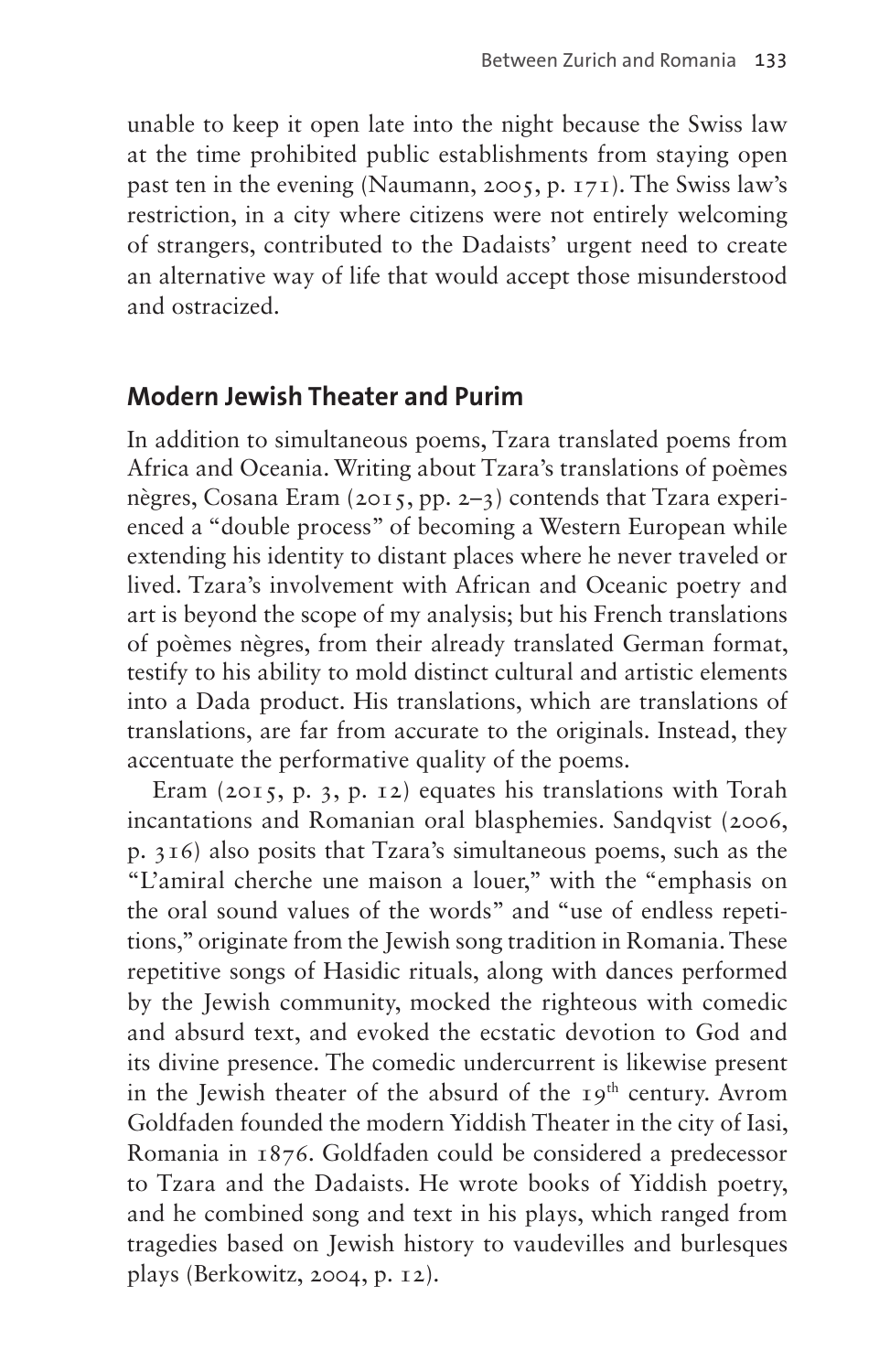Modern Jewish theater developed from the Purim festival. During the Purim festival, performers would dress up in costume and enact plays in Yiddish. The Purim holiday celebrates the Jewish Queen Esther and her protection of the Jewish people from the extermination plans of the Persian vizer Haman. In his essay "Ritual Space as Theatrical Space in Jewish Folk Theater," Ahuva Belkin (2009, p. 19) describes the theatrical celebrations of Purim during the Purim festival as comprised of several temporal and spatial phases. First, the performers, disguised in masks and costumes, would sing and dance, and ride hobbyhorses on village streets. Next, they would relocate to individual homes, where the performances were centered more on text than the visual and musical. Within the homes, "actors deliberately created chaos as if to emphasize the inverted world of the festive play," with the spectators actively participating in the performances (Belkin, 2009, p. 20).

Although the Dadaists did not recite religious text, nor did they produce historical tragedies like Goldfaden's, they did blur the roles between performer and spectator. For example, on the first night of Cabaret Voltaire, the spectators' loud outrage almost drowned out the on-stage productions. During the Dada Soirée on April 9, 1919, the spectators formed a mob and marched on stage. Furthermore, the Dadaists continued the Purim festival tradition of combining music, dance, and text to shake one's stupor of ignorance through a disruption and questioning of everyday life.

# **Janco's Masks, Primitivism, and Romanian Folk Culture**

The resemblance between the Purim festival and Romanian folk festivals is not surprising, considering the close proximity of Jewish and Christian communities and their cultural exchange. I would argue that Dada, from the standpoint of the three Romanian Dadaists, is at the center of this exchange. Tzara provided the theatrical text-based performances at Cabaret Voltaire and at the Dada soirées, in keeping with the Purim festival's text-based enactments; meanwhile, Janco underlined the visual value of the folk festivals.

At first glance, the formal qualities of Janco's masks, *Untitled (Mask for Firdusi)* and *Untitled (Portrait of Tzara)*, resemble those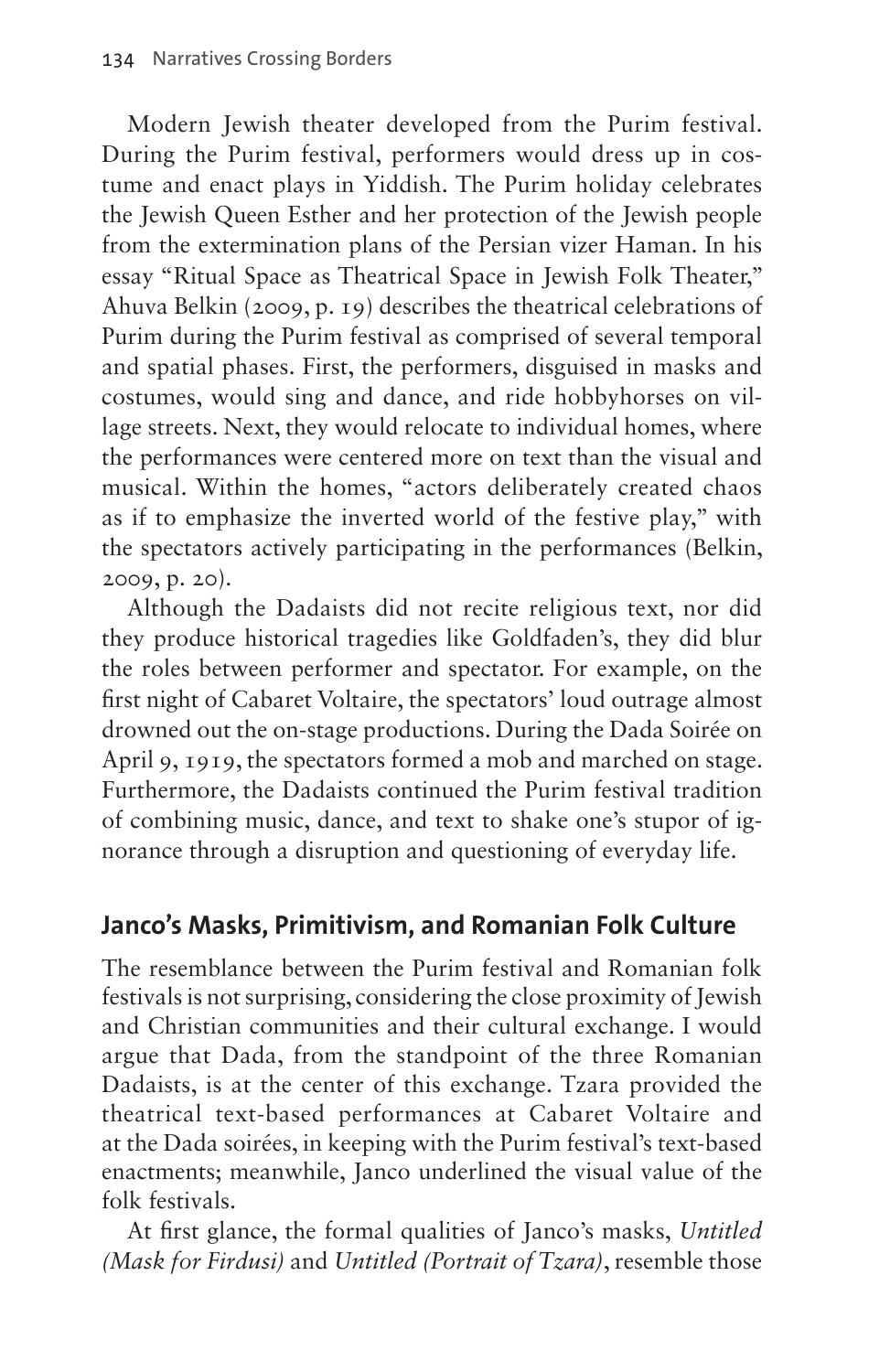of African masks: the narrow form of the elongated face further abstracted by the angular nose and distorted eyes. Similarities also exist between Janco's masks and the mask-like faces of the women in Picasso's painting *Les Demoiselles d'Avignon*. African masks certainly inspired Picasso's formal experimentations and the same could be said of Janco's grotesque masks when placed within early twentieth-century primitivism.

Decades after the end of Dada Zurich, recalling the Dada collages, reliefs, and sculptures, Janco (1971, p. 37) acknowledged that these artworks were created "through an understanding of prehistoric art, children's art, primitive art, folk arts, through long nights of discussion about abstract art," which led to the epiphany "that the crusade for the return to the Promised Land of creativity was Dada's most important discovery." Besides the Dadaists, modern artists exalted the "primitive" art of Africa, Oceania, and the Americas and borrowed its abstract forms in their effort to revolt against Western culture and its aesthetic traditions through a reversion to what they thought was a more spiritual, archaic, and hence, nature bound, artistic forms. But, as Kirk Varnedoe (1999, p. 209) reminds us, "Primitivism is first and foremost a story about us, not tribal peoples." Artists, such as Picasso, Matisse, and Brancusi, used objects from indigenous people to formulate new artistic styles and techniques, which advanced their art to the forefront of high modern art. Primitivism also constitutes a transformation of an artist's identity through the appropriation of indigenous cultures and exploration of the Other. Janco, for instance, engaged with the ritual, folk masks of Romanian peasant culture, which arguably signified the Other for him on account of the division and hostility between the major peasant culture and minor Jewish one. In the process of working with the folk masks, not only did his art change but also his relationship with his Romanian identity may have strengthened, albeit still remaining unstable.

For the Dadaists, peasant folk culture was familiar and foreign, given their Jewish upbringing in a country whose folk culture of was widely celebrated as representing the Romanian nationality. By the end of the 19<sup>th</sup> century, widespread anti-Semitism operated on the belief in national culture safeguarding "the traditions,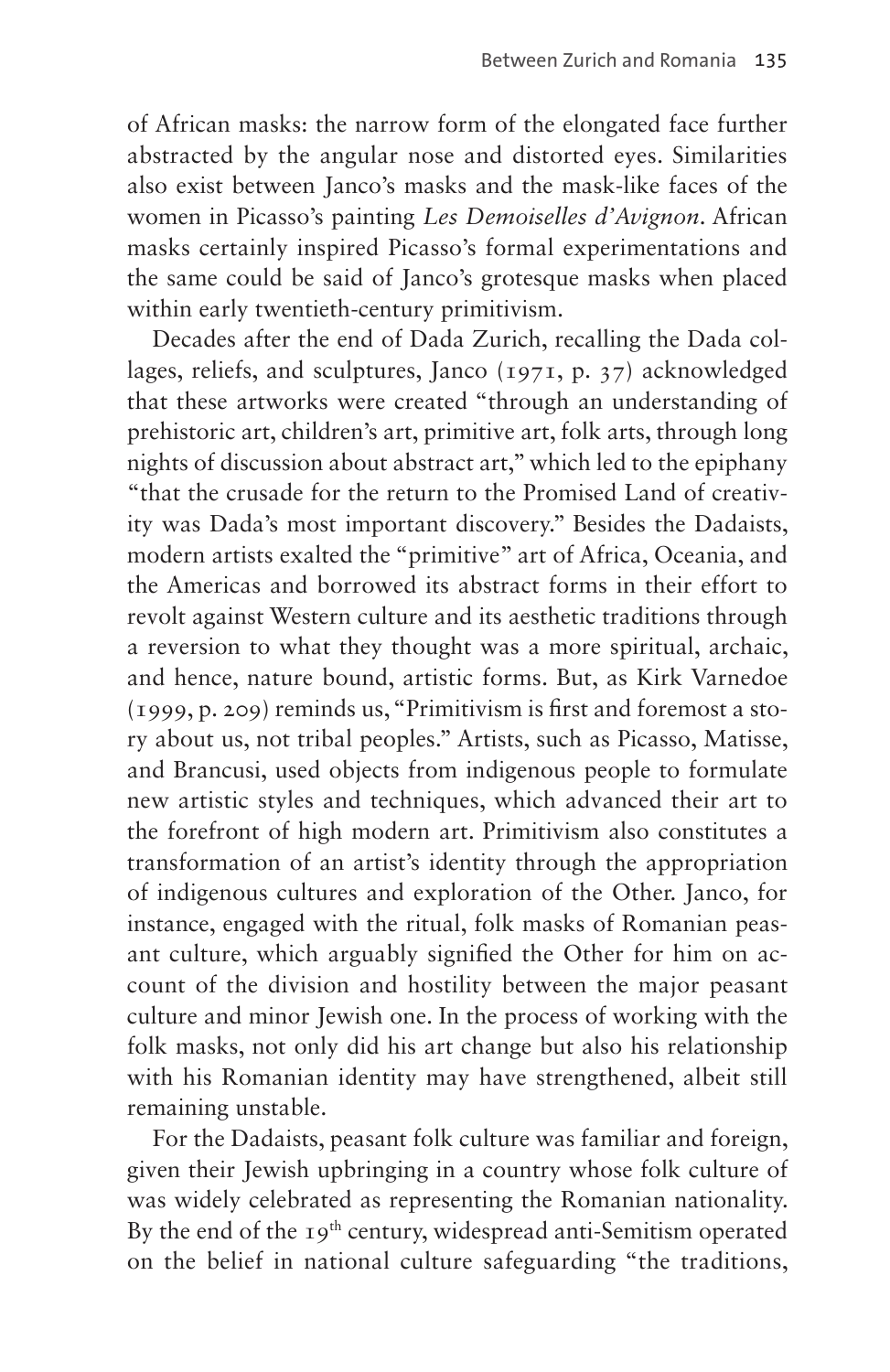customs, and racial individuality of the nation" (Razvan, 2007, pg.357). For the Romanian intellectuals, national culture was "rural, communitarian, agrarian, idealist, conservative, rooted in country soil, Christian, endangered by the expansion of modern society" (Razvan, pg.359)—all of which define peasant culture. The Jews were seen as a threat to the national, peasant culture. Regardless of the fact that Jewish communities existed in rural areas, the Jew became synonymous with the cosmopolitan, "atheist" foreigner whose modern lifestyle and "socialist" politics threatened the national culture rooted in the peasantry (Volovici, 1991, pg. 362). In the words of Romania's most celebrated poet Mihai Eminescu, Jews "are not, and cannot be Romanians" (Volovici, pg.13). University Professor I. C. Catuneanu reiterated Eminescu's hatred of Jews in his article on the "Fear of Jews"  $(1924, pp. I-2)$ , in the nationalist magazine *Acţiunea Românească* (The Romanian Action). Catuneanu compares the major Jewish problem to "an open wound in our nation's body" and divides and positions the "Israeli race" against Romanians.

Before Zurich and after his return to Romania, Janco, as a cosmopolitan, well-educated Jew active in the leftist, avant-garde circle in Bucharest, was a foreigner in Romania among Romanian intellectuals and particularly within peasant folk culture. With anti-Semitism taking a more dangerous turn in the 1930s and during Romania's wartime alliance with Germany, Janco moved to Israel in 1941 to "live on my own proper land" (Naumann, 2005, pg.174). That Janco did not think of Romania as his "proper land" is indicative of his support of Zionism and also of his ultimate alienation from Romanian culture. If he indeed experienced such alienation in Romania, why did he integrate the aesthetic of Romanian folk masks into his art? I think that in primitivizing peasant folk culture and transforming it into the Other, he confronted his problematic Romanian identity, possibly for the purpose of coming to terms with the culture's rejection of his Jewish identity.

Romanian folk art does not have African art's ubiquitous presence in the history of early twentieth-century primitivism. Nonetheless, in Constantin Brancusi's sculptures, arguably named the first modern sculptures, Romanian folk art prevails in their iconography and, most importantly, in their affinity to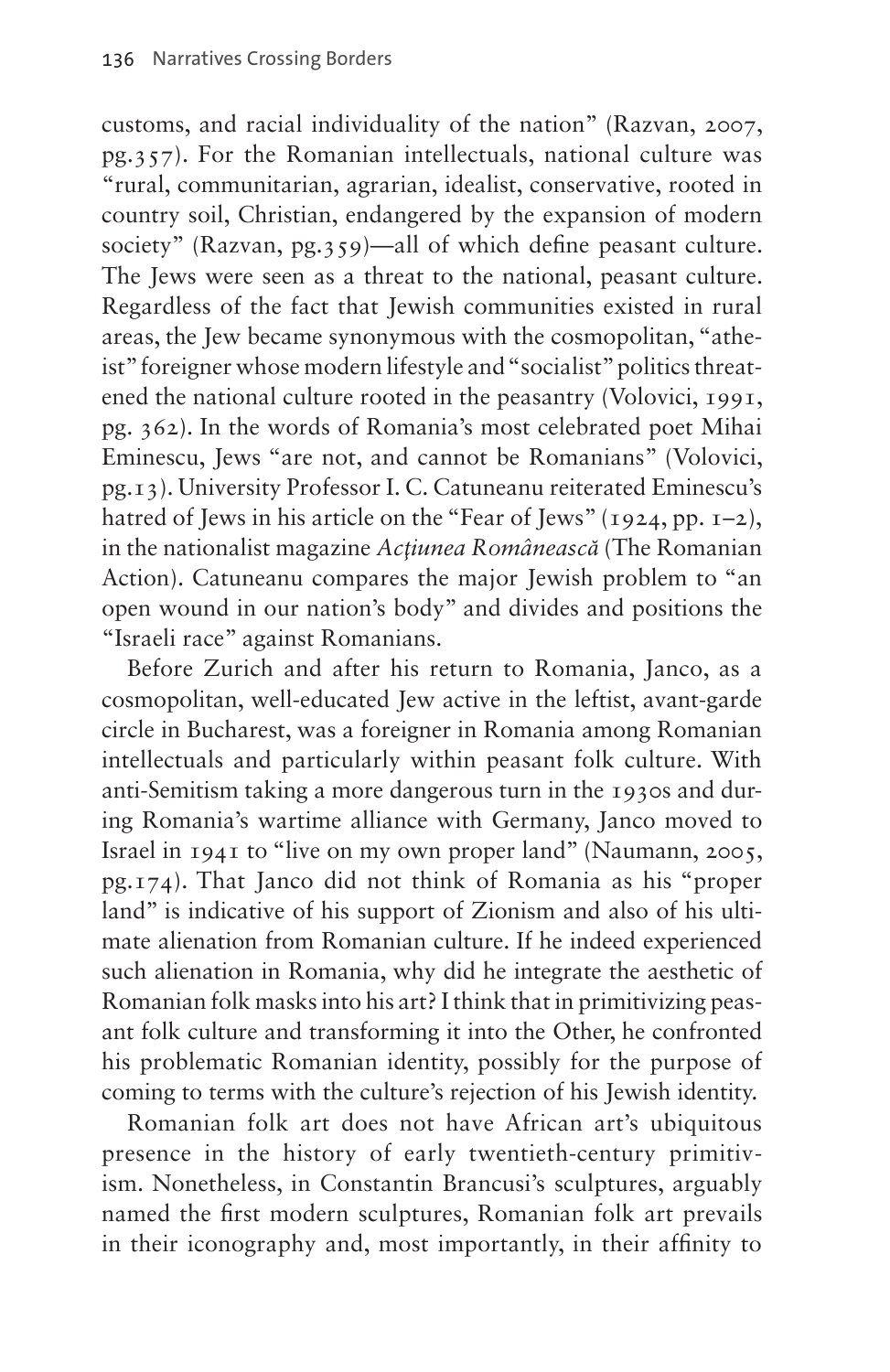wooden gates and cemetery posts located in Romanian villages. Yet, Brancusi's sculptures in wood are likewise associated, and rightly so, with African sculpture. Should one influence take precedent over the other or can both retain equal significance within an artist's oeuvre? Eric Shanes (1989, p. 8) is of the latter opinion, arguing, "By assimilating some characteristic forms of African art, Brancusi was merely broadening a stylistic range that already encompassed Romanian, Egyptian, and Oriental sources."

In "Dada Geographies," Timothy Benson (2014, p. 29) only associates Janco's masks with African masks. Benson interprets Janco's masks, along with Tzara's and Huelsenbeck's Negro poems and performances, within an anthropological context wherein the Dadaists, playing anthropologists, dissected "surrounding rituals and artifacts to create new contextualizations." According Michaela Oberhofer (2016, p. 32), in her article for the exhibition catalog *Dada Africa: Dialogue with the Other*, Janco's masks elude categorization: his masks are "characterized more by a regional and stylistic pluralism," comprised of Oceanic and African sculpture, the Lotschental masks that he may have seen at the Landesmuseum in Zurich, and Romanian folk masks.

While I believe these sources do have aesthetic and cultural significance in Dada and should not be neglected, Janco's choice of material and technique of making his masks is what aligns him more with the ritual masks used in Romanian festivals. Although some African masks have pieces of fabric on the upper portion of their head, African masks are primarily made of durable wood. Janco, however, assembled his masks with painted cardboard, paper, and twine. Fellow Dadaist Jean Arp (1971, p. 27) described Janco's masks as "terrifying…daubed with bloody red." The masks used in the Colinde festival, for example, likewise possess a terrifying quality, largely due to its crude materials: fabric of different colors specify round eyes, pointy nose, and a sinister smile, with fiber hair protruding from its chin. The Colinde festival is held in the winter, around Christmas and New Year's. The festival, dating back to pre-Christian days when peasants celebrated the winter solstice, is comprised of young men who parade through the village dancing and singing colinde (ritual hymns) while wearing devil masks, to scare away evil spirits, and animal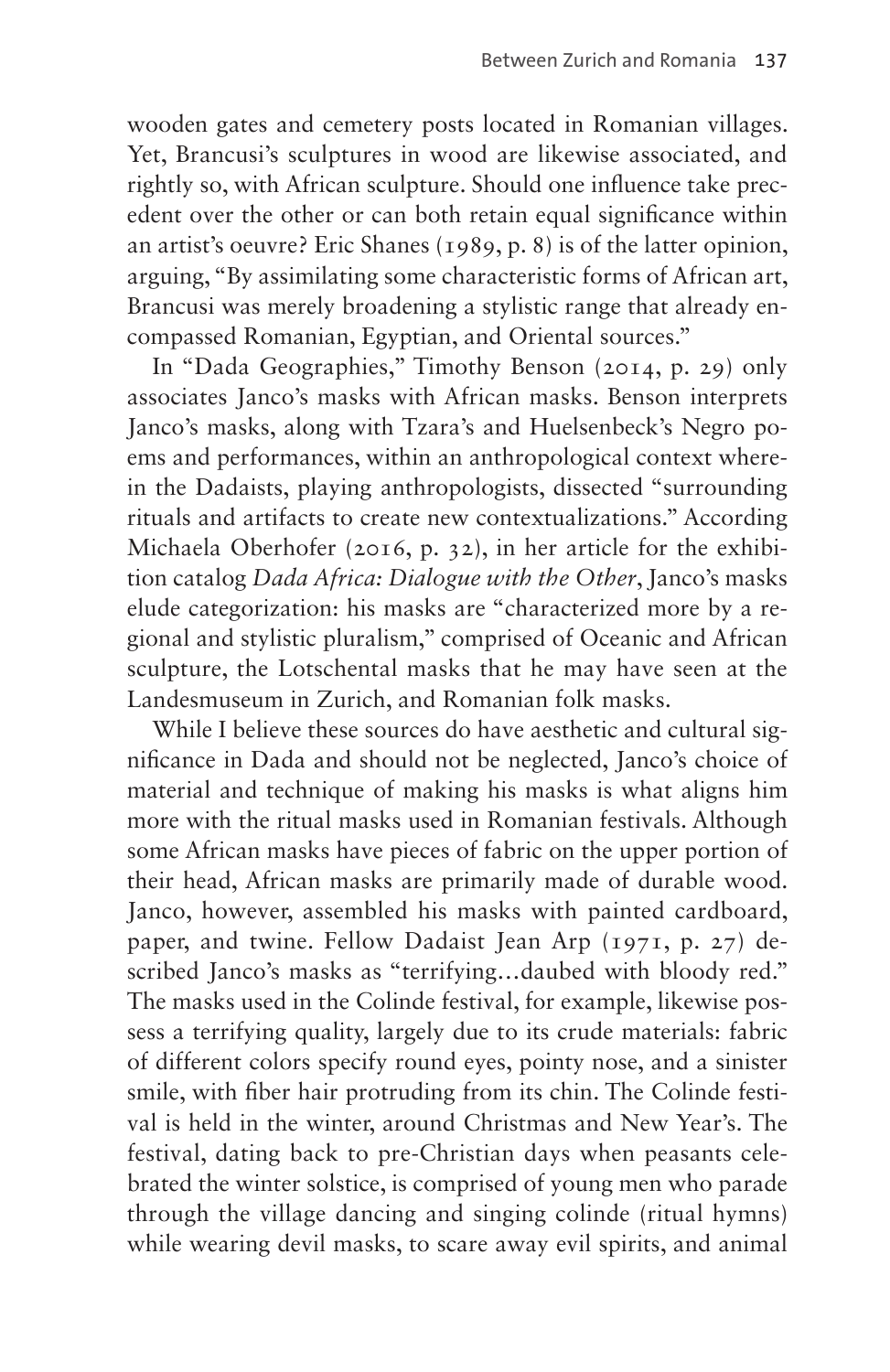masks, such as that of a goat, horse, or bear. In addition to symbolizing the close relationship between humans and nature, the masks represent the return of the spirits of ancestors (Senn, 1982, pp. 206–207).

The Colinde masks are often paired with body masks that envelop the entire body in sheepskin, such as the sheepskin coats worn by Romanian shepherds (Institutul de Istoria Artei, 1969, p. 638). When the Colinde participants dance, they move either the body mask or the head mask in rhythm with the music. The bells and tinsel that adorn the head masks make a clamorous sound, which, in addition to the sheepskin and facial features, activate the embodied animal spirit. The sound element, along with disguising the entire body, is present in Dada. Taeuber constructed her marionettes with brocade, bells, and feathers—similar, decorative materials ubiquitous in folk culture.

Joyce Suechun Cheng (2014, p. 292), in her analysis of Dada objects as toys, argues that Sophie Taeuber's marionettes, Ball's bishop costume, and Janco's masks evoke a "dehumanization" of the performer because they constrict the movement of the body and the performer's potential to express her or his identity. For example, Janco's mask of Mr. Firdusi, who was a character, played by Ball, in Oskar Kokoschka's play, is a big mask that glowed from the electric light that was embedded inside the mask. Comparable to Ball's Bishop costume, the Firdusi mask is "an edifice to be inhabited" (Cheng, 2014, p. 282). Moreover, Hugo Ball (1996, p. 64) describes how, upon donning the masks, the Dadaists began composing new movements because "the masks simply demanded that their wearers start to move in a tragic-absurd dance." In their delirium, they felt "the motive power of these masks." Thus, while Janco's big costumes and masks may have been overwhelming on the body, disguising the wearer's identity, the masks also impelled the wearer to create new, unknown identities through the body's movements.

Colinde is not the only festival in Romania to utilize masks. In the regions of Moldova, Muntenia, and Banat, the Day of the Cuckoo is held on the last day before the Easter fast commences. Villages celebrate the day by donning "cuci" masks. These masks, resembling Janco's *Untitled (Mask for Firdusi)* and *Untitled (Portrait of Tzara)*, caricaturize human faces: they have rabbit fur,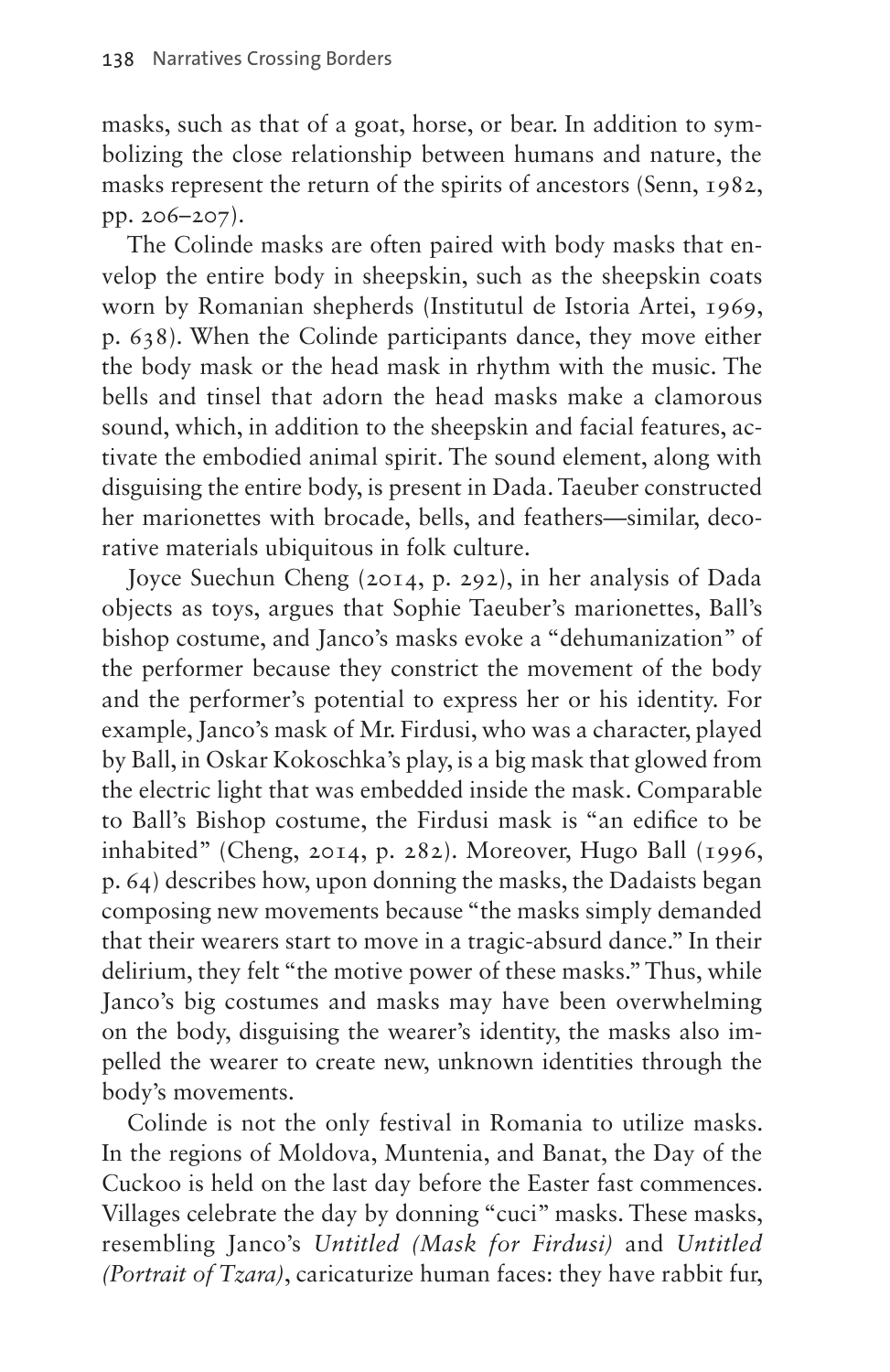decorated with little mirrors, for the mask's beard, a long, exaggerated nose, and a bouquet of flowers of multi-colored paper that sits atop the mask (Institutul de Istoria Artei, 1969, p. 639). Dada's carnivalesque tendency for humor and outrage may also have its roots in the Căluş: a Romanian ritual that drives away the evil spirits from the peasants who are cursed with sickness for working on the holy week of Rusalii, when the spirits of dead family members, along with evil spirits, are believed to make contact with the living (Kligman,  $1981$ , pp.  $xi-2$ ).

A group of male dancers, called the Călușari, perform the Căluş, with the figure of the mute having great responsibility in the theatrical part of the ritual. Among the performers, only the mute wears a mask and only the mute is not permitted to sing and shout; he must converse through comedic gestures. Sociologist Gail Kligman (1981, 103) labels the mute "society's antiphilosopher par excellence." Like the Dadaist, the mute "takes the burden of society upon himself" and "explores the socially structured role sets and status sets by which everyday life operates and presents his findings to and for the benefit of all." The mute's two main responsibilities are to discipline the other Călușari for their mistakes during the ritual and to provide villagers with comedic relief when the Călușari take a break from the ritual. In this latter part, the mute acts as the "anti-Vataf"—the authoritative, straitlaced Vataf is the leader of the Călușari—by executing humorous scenarios that address taboo topics of sexuality, death, and disobedience of authority (Kligman, 1981, 85–87). One can easily imagine Tzara, in the role of the mute, reciting his manifestos in front of villagers, with the rest of the Dadaists prancing around in masks indicative of Colinde and Day of the Cuckoo. It is impossible to know whether Tzara was aware of the Căluş ritual, for there is no mention of it in his writings. With that said, he certainly would have been exposed to the folk culture and its folk rituals, if not one particular ritual, growing up in a provincial environment where folk culture dominated religious and communal life, alongside Yiddish culture.

#### **Conclusion**

Marcel Janco, Tristan Tzara, and Arthur Segal incorporated their background of a Jewish upbringing in a country infused with a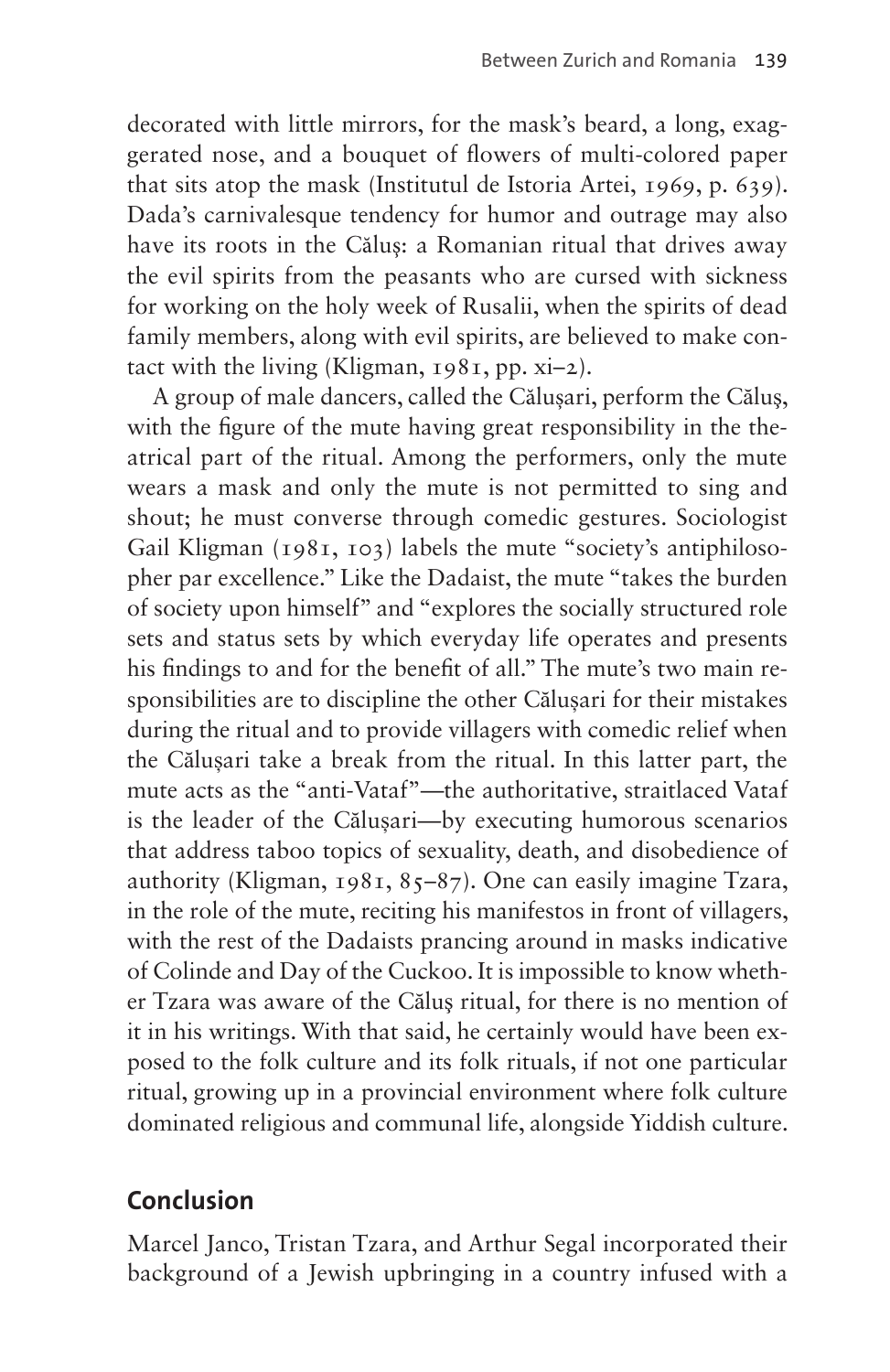rich folk culture; simultaneously, they refused to identify solely with their Romanian nationality and Jewish heritage in favor of an international, free art practice that would surpass borders. Their complicated relationship with their home country and their Jewish identity is in keeping with the paradoxical character of Dada. The anti-Semitism of Romania and Switzerland in the first two decades of the twentieth century foreshadowed the more pernicious anti-Semitism of the 1920s and 1930s, which the Romanian avant-garde confronted, using Dada techniques. The anti-Semitism, and World War I, incited the sentiment of trauma and homelessness that I believe is evident in Tzara's "L'amiral cherche une maison a louer." In the spirit of Dada, traveling from one country to another in search of a permanent home and a concrete identity would plague the three Jewish-Romanian Dadaists well after Dada left the stage in Zurich.

Dada in Zurich ended with Tzara's move to Paris in 1920 to join André Breton for their Dada venture. Segal returned to Berlin and Janco returned to Bucharest to initiate *Contimporanul* and his architecture firm with his brother Iuliu Iancu. From Zurich, Dada crossed geographical borders to places like Germany, where it became an official movement, and Hungary, the Netherlands, and Croatia, where Dada-inspired magazines sprang up. In Romania, Dada fused with Constructivist, Futurist, and Expressionist literature and visual art that were influenced by Romanian artists' contact with foreign avant-garde ideas, as in the case of Janco.

Dada traversed geographical and cultural borders and transcended the East Europe-West Europe dichotomy. It may be easy to assume that Dada was predominantly Western European oriented, considering that the birth of Dada occurred in Switzerland, the Dada magazines were written in French and German, and the Zurich Dadaists continued their activities mainly in Berlin and Paris. But such a simple assumption overlooks Dada's Jewish and Romanian origins. Tzara and Janco resided between East and West, and merged the two, demonstrating the inclusive intellectual exchange that occurred among avant-guard artists of different nationalities across the East-West divide. Furthermore, Tzara and Janco used the alienation that they experienced in Romania and later in Zurich to affirm their foreignness and outsider status, which heightened their experimental Dada work and placed Dada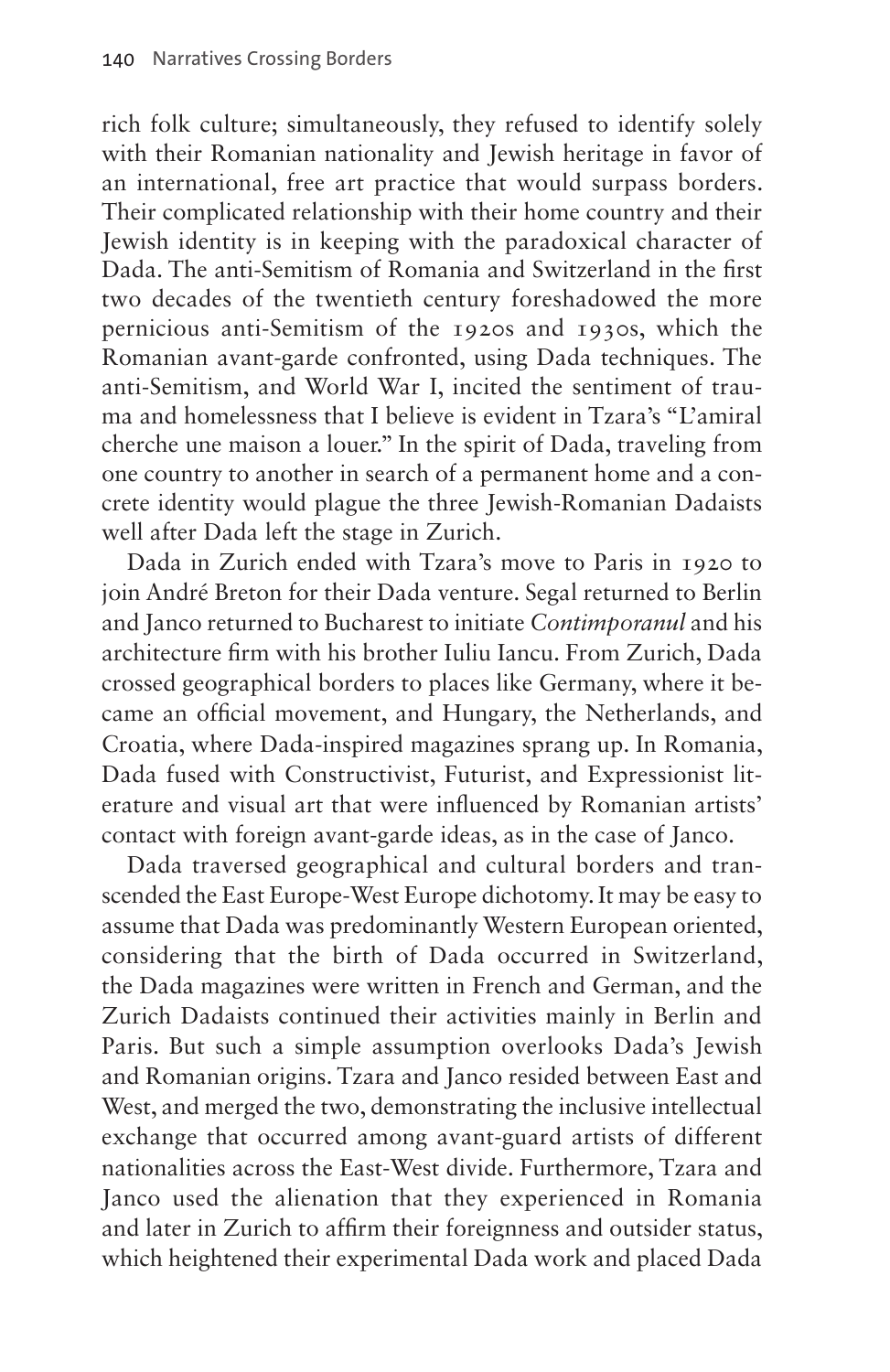on the fringe of Western culture and among the most innovative of the avant-garde art movements.

### **References**

- Academia Republicii Socialiste România (ed.) (1969). *Arta Populară Românească*. Bucharest: Editura Academiei Republicii Socialiste România.
- Jean, A. (1971). "Dadaland," in Lucy R. Lippard (ed.) *Dadas on Art: Tzara, Arp, Duchamp, and Others*. New York: Dover Publications, pp. 23–27.
- Ball, H. (1996). *Flight Out of Time: A Dada Diary*. John Elderfield (ed.). Ann Raimes (trans.). Berkeley, CA; Los Angeles, CA; London, UK: University of California Press.
- Belkin, A. (2009). "Ritual Space as Theatrical Space in Jewish Folk Theater," in Edna Nahshon (ed.) *Jewish Theater: A Global View*. Leiden; Boston: Brill, pp. 15–25.
- Bennett, J. (2005). *Empathic Vision: Affect, Trauma, and Contemporary Art*. Stanford: Stanford University Press.
- Benson, T. O. (2014). "Dada Geographies," in David Hopkins and Michael White (eds.) *Virgin Microbe: Essays on Dada*. Evanston, IL: Northwestern University Press, pp. 15–39.
- Berkowitz, J. (2004). "Avrom Goldfaden and the Modern Yiddish Theater: The Bard of Old Constantine," *Pakn Treger Magazine of the Yiddish Book Center*, 44, pp. 10–19.
- Buot, F. (2002). *Tristan Tzara: L'homme Qui Inventa La Révolution Dada*. Paris: Grasset, 2002.
- *Cabaret Voltaire* (June, 1916). "L'amiral cherche une maison à louer." p. 7.
- Cheng, J. S. (2014). "Cardboard Toys and Dancing Marionettes: Play, Materiality, and Agency in Zurich Dada," in David Hopkins and Michael White (eds.) *Virgin Microbe: Essays on Dada*. Evanston, IL: Northwestern University Press, pp. 275–309.
- Cuteanu, I. C. (November 1924). "Fear of Jews," *Acţiunea Românească*, 2, pp. 1–2.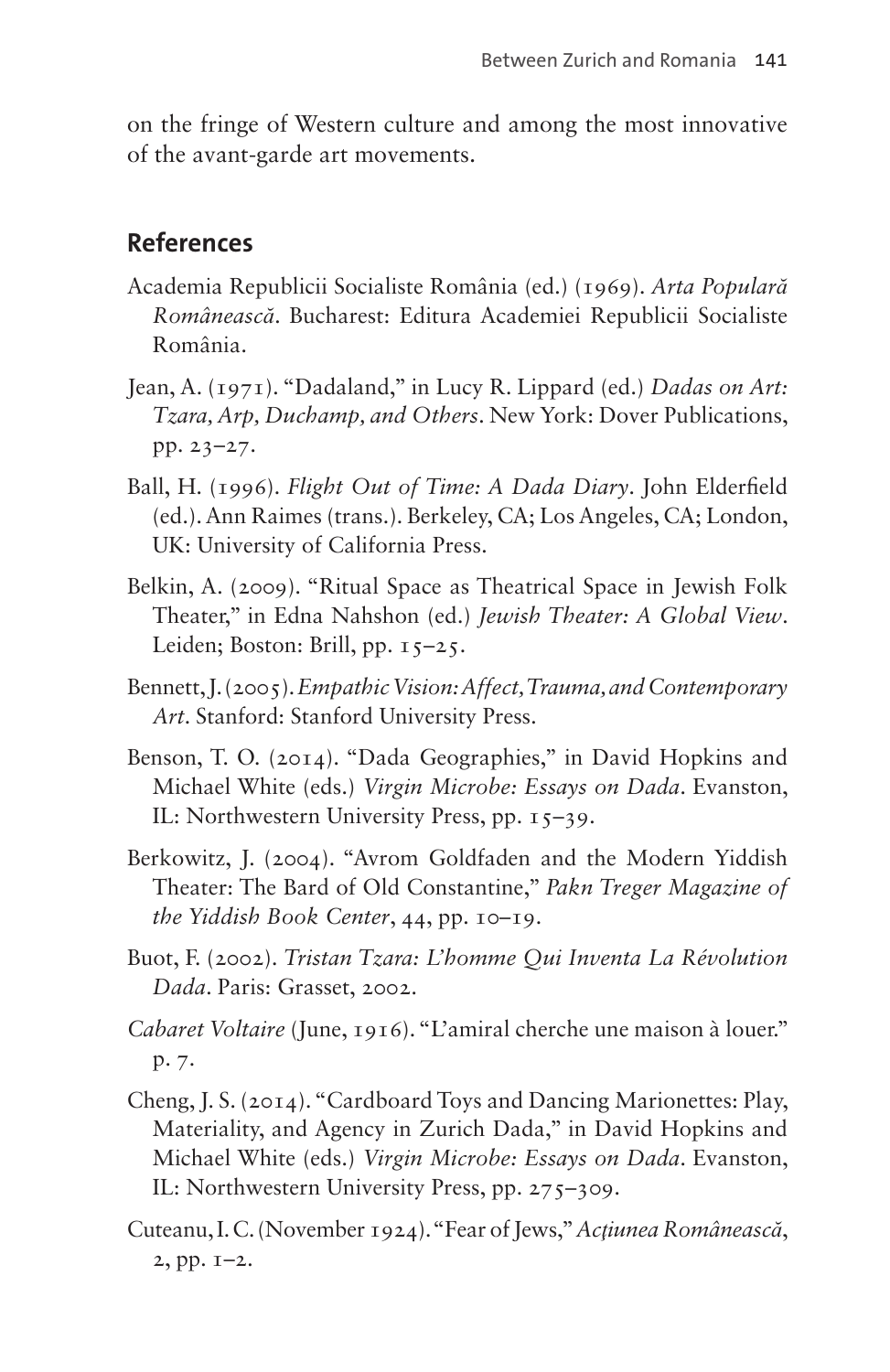- Demos, T.J. (2003). "Circulations: In and Around Zurich Dada," *October*, 105, pp. 147–158.
- Enache, M. and Iancu, V. (eds) (2010). *Destine La Răscruce: Artiști Evrei în Perioada Holocaustului*. Bucharest: Muzeul Nat*̦*ional de Artă al României.
- Eram, C. (2015). "Lost in Translation?" Tristan Tzara's Non-European Side," *Dada/Surrealism*, 20 (1), pp. 1–26, (Online). Available at: <http://ir.uiowa.edu/dadasur/vol20/iss1/>(Accessed: 8 March 2017).
- Hentea, M. (2014). *TaTa Dada-The Real Life and Celestial Adventures of Tristan Tzara*. Cambridge, MA; London, UK: The MIT Press.
- Huelsenbeck, R. (1969). *Memoirs of a Dada Drummer*. Berkeley; Los Angeles; Oxford: University of California Press.
- Hugnet, G. (1071). *L'Aventure Dada (1916–1922)*. Paris: Editions Seghers.
- Iancu, C. (1996). *Jews in Romania, 1866–1919: From Exclusion to Emancipation*. Carvel de Bussy (trans.). Boulder, Colorado: East European Monographs; New York: Columbia University Press.
- Kligman, G. (1981). *Symbolic Transformation in Romanian Ritual*. Chicago: University of Chicago Press.
- Janco, M. (1971). "Dada at Two Speeds," in Lucy R. Lippard (ed.) *Dadas on Art: Tzara, Arp, Duchamp, and Others*. New York: Dover Publications, pp. 36–38.
- Mahrer, S. (2013). "Les Russes: The Image of East European Jews in La Chaux-de-Fonds and Zurich," in Tamar Lewinsky and Sandrine Mayoraz (eds.) *East European Jews in Switzerland*. Berlin: Walter de Gruyter GmbH, pp. 13–33.
- Mansbach, S. A. (1998). "The "Foreignness" of Classical Modern Art in Romania," *The Art Bulletin*, 80 (3), pp. 534–554.
- Naumann, F. M. (2005). "Janco/Dada: Entretien Avec Marcel Janco," in Henri Béhar and Catherine Dufour (eds.) *Dada, Circuit Total*. Paris; Lausanne: Éditions L'Age d'Homme. pp. 163-175.
- Oberhofer, M. (2016). "Our Belief in a Direct, Magical, Organic and Creative Art: Marcel Janco's Masks and Designs," in Ralf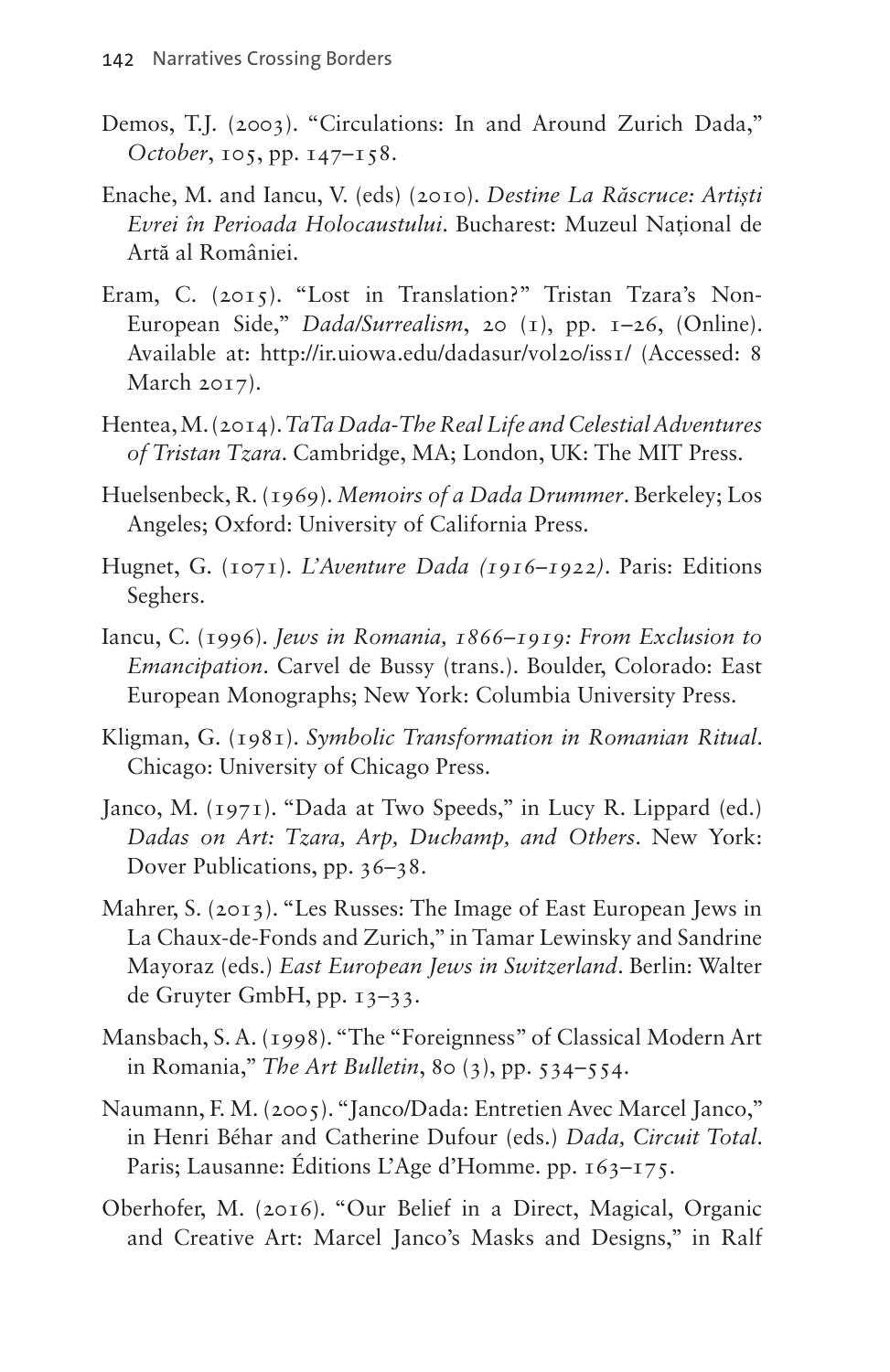Burmeister, Michaela Oberhofer, and Esther Tisa Francini, (eds.) *Dada Africa: Dialogue with the Other*. Zurich: Scheidegger and Spiess, pp. 29–35.

- Razvan, P. (2007) "Culturalist Nationalism and Anti-Semitism in Fin-de-Siecle Romania," in Marius Turda and Paul J. Weindling (eds.) *"Blood and Homeland:" Eugenics and Racial Nationalism in Central and Southeast Europe, 1900–1940*. New York; Budapest: CEU Press.
- Ribemont-Dessaignes, G. (1989). "History of Dada (1931)," in Robert Motherwell (ed.) *The Dada Painters and Poets: An Anthology*. Cambridge, MA: London, UK: The Belknap Press of Harvard University Press, pp. 101–122.
- Sandqvist, T. (2006). *DADA East: The Romanians of Cabaret Voltaire*. Cambridge, MA; London, UK: The MIT Press.
- Seiwert, H. (1996). "Marcel Janco," in Brigitte Pichon, Karl Riha, and Stephen C. Foster (eds.) *Dada Zurich: A Clown's Game from Nothing, Vol*. *2*. New York: G.K. Hall & Co.
- Senn, H. (1982). "Romanian Werewolves: Seasons, Ritual, Cycles," *Folklore*, 93, pp. 206–215.
- Shanes, E. (1989). *Constantin Brancusi*. New York: Abbeville Press.
- Sheppard, R. (1978). "Dada and Mysticism: Influences and Affinities," in Stephen C. Foster and Rudolf Kuenzli (eds.) *Dada Spectrum: Dialectics of Revolt*. Iowa City: University of Iowa, pp. 91–114.
- Sudhalter, A. (2016). "Tristan Tzara's 'International of the Mind:' Dadaglobe (1920–1921)," in David Hopkins and Michael White (eds.) *Virgin Microbe: Essays on Dada*. Evanston, IL: Northwestern University Press, pp. 40–70.
- Tzara, T. (2011). *Seven Dada Manifestos and Lampisteries*. Barbara Wright (trans). London, UK: Alma Classics.
- Tzara, T (2005). *Approximate Man and Other Writings*. Mary Ann Caws (trans). Detroit: Wayne State University Press.
- Varnedoe, K. (1994). *A Fine Disregard: What Makes Modern Art Modern*. New York: H.N. Abrams.